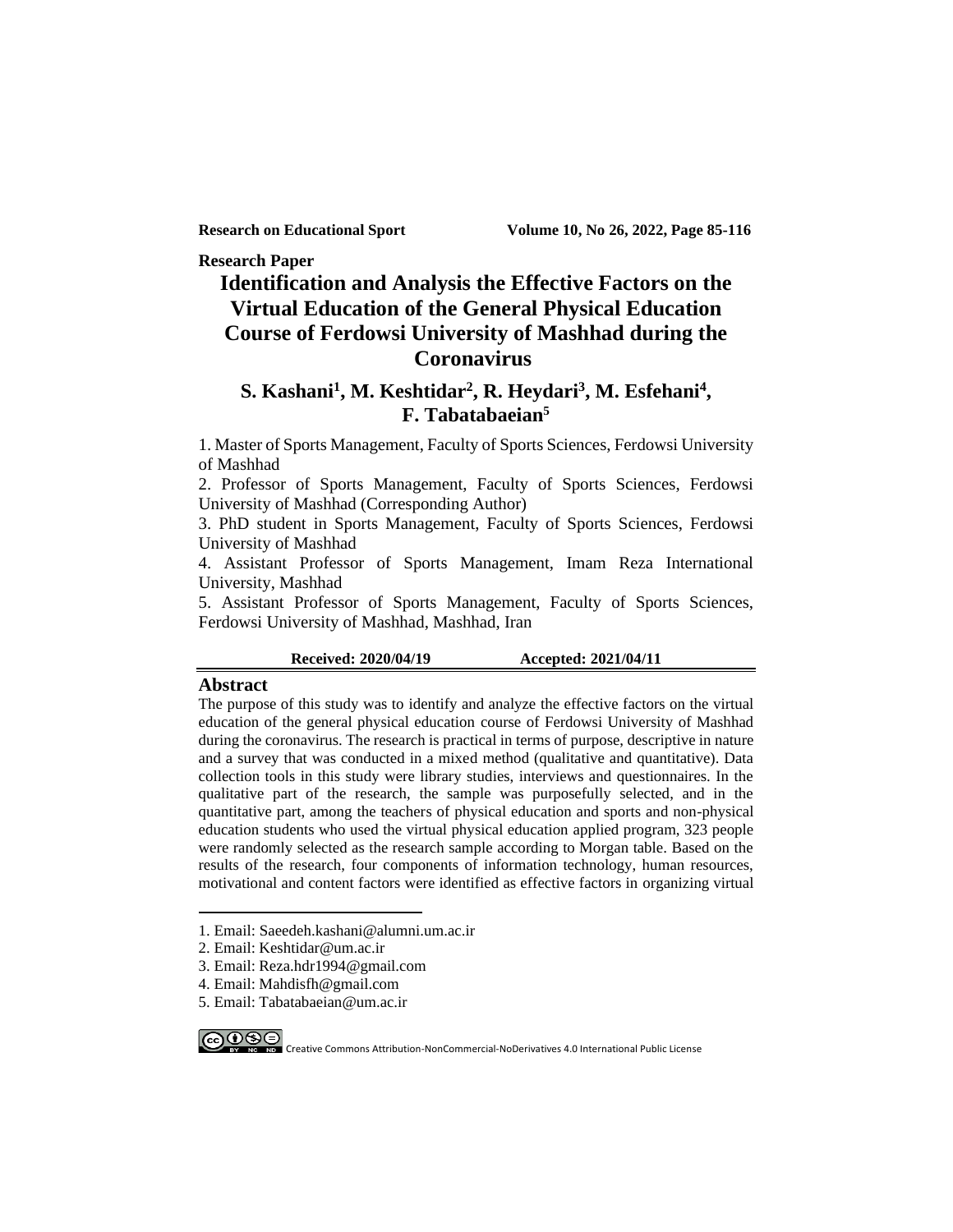#### **Kashani: Identification and Analysis the Effective Factors**... **86**

physical education classes. In the meantime, the content component was not in a desirable situation, so the designers of this program should pay more attention to the content factors involved in the program and take corrective measures for the next versions. According to the research results, in order to take advantage of the virtual education system in universities across the country to hold general physical education units, it is necessary to create opportunities for education and conduct studies in universities for the development of information technology, create a culture and a positive attitude towards virtual education, development and use of qualified human resources for the virtual education system, change in the curriculum planning system and physical education course topics as a prerequisite for the transformation of university systems in the use of virtual education programs should be given priority.

**Keywords:** Virtual Education, Information Technology, Human Resources, Content Factors, Motivational Factors

### **Extended Abstract Background and purpose**

One of the sudden changes that has affected the world since late 2019 is the outbreak of coronavirus in most countries of the world (Manti, 1399: 2). Higher education and classes at universities are among the major sectors that have been severely affected by the outbreak of the coronavirus. Although, the closure of higher education has shifted universities toward Internet education, they have encountered problems in holding practical classes for students (Breet & Irfan, 2020; 224). Holding a general physical education unit for students was one of the practical classes that faced many problems with the outbreak of the coronavirus and the closure of universities. Deciding to hold practical physical education courses, especially general physical education for students, is one of the main concerns of university administrators. Therefore, the purpose of this study is to explain and classify the effective factors on the virtual education of the public education unit in Ferdowsi University of Mashhad during the outbreak of coronavirus.

### **Methodology**

The present study is applied research in terms of nature and purpose; a mixed one (qualitative and quantitative) in terms of data search type; a and descriptiveexploratory research in terms of data analysis method. Participants in the qualitative part of the research included 15 professors and experts in sports sciences and education staff in the Faculty of Sports Sciences who were purposefully selected, and in the quantitative part according to Morgan table, 323



CCOCE IN CREATIVE Commons Attribution-NonCommercial-NoDerivatives 4.0 International Public License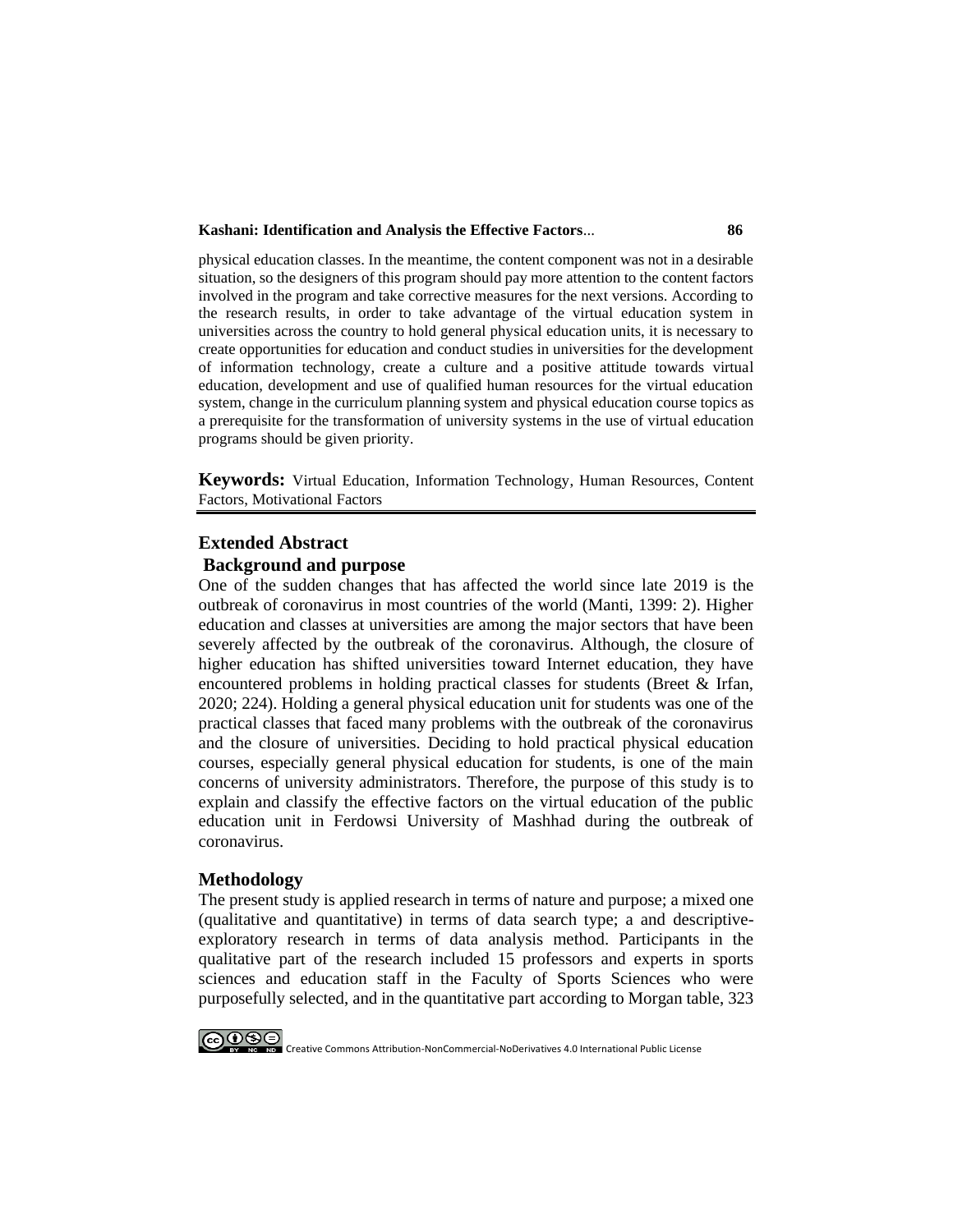### **87 Research on Educational Sport, Volume 10, No 26, 2022**

non-physical education students and professors of sports sciences of Ferdowsi university of Mashhad were selected by simple random sampling. Data collection tools in this study were library studies, interviews and questionnaires. In order to collect data in the qualitative part, the direct content analysis research method was used and at the same time with data collection and interviews, direct data content analysis was performed. Also, in the quantitative part of the research, information was used through a questionnaire that was obtained from the qualitative part of the research. In fact, the data were collected through an online questionnaire. To assess the reliability of the research questionnaire, the opinions of 10 experts and professors in sports management were used and after making the validity corrections, the questionnaire was approved. Also, Cronbach's alpha coefficient was exerted to measure the validity of the questionnaire. Cronbach's alpha coefficient was obtained for information technology component (0.76), human resources (0.71), motivational component (0.72) and content component (0.74). According to the obtained values, the validity of the questionnaire was confirmed. Descriptive statistics and inferential statistics (structural equation model and student t) were exploited to analyze the data obtained from the questionnaires. Kolmogorov-Smirnov test (K-S) was also used to evaluate the normality of the research variables. SPSS25 and LISREL 8.5 software programs were used in order to analyze data.

#### **Results**

In the qualitative section, using simultaneous analysis of the coding process and after conducting interviews, the effects of the coronavirus outbreak on the virtual education of the general physical education unit were identified through open and axial coding. At this stage, after the open coding process, the central coding process was performed and as a result, the final indicators were classified into four central factors (dimensions) including information technology, human resources, motivation and content component. Following the results in the quantitative part of the research, after performing Kolmogorov-Smirnov test, it was found that the value of test statistics for research variables at the error level of 0.05 is more than the critical value and the normality of the data was confirmed. Following the results, according to the opinions of professors and experts participating in the research and agreeing on questions in the categorized spectra, factor analysis was proposed and this was done using confirmatory factor analysis. The results of confirmatory factor analysis of research variables show that all measurement models and all numbers and parameters of the model are appropriate and significant. Given that all factor loads in all dimensions are greater than 0.5, it can



CCOCE CREATIVE Commons Attribution-NonCommercial-NoDerivatives 4.0 International Public License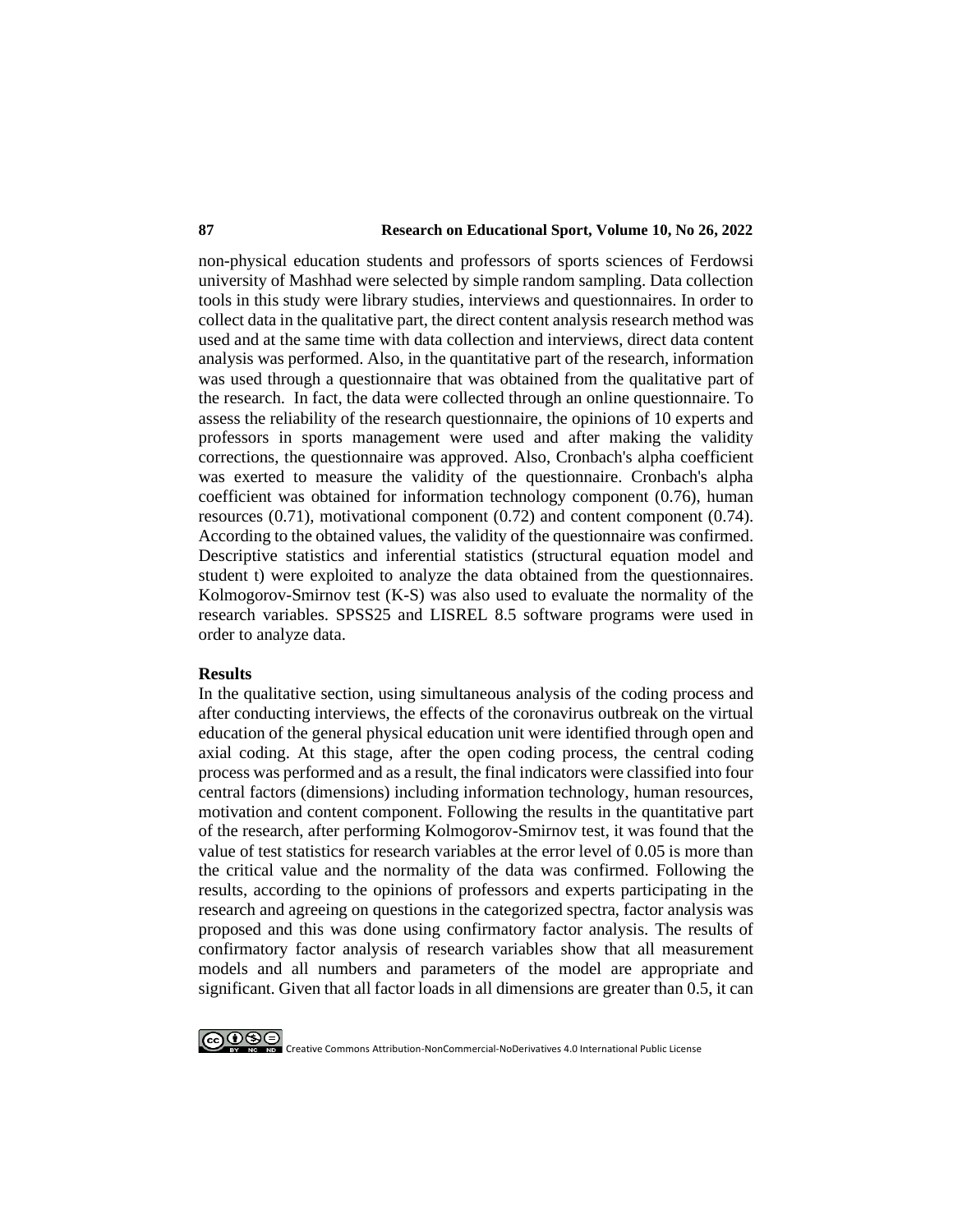**Kashani: Identification and Analysis the Effective Factors**... **88**

be accepted that the factors and indices derived from them are of sufficient adequacy. Figure 1 shows the results of confirmatory factor analysis. As can be seen, the dimensions are in good condition in terms of fit indicators.



The results according to Table 1 showed that the information technology, human resources and motivational component of the practical unit of the physical education course of Ferdowsi university of Mashhad have a desirable situation for the implementation of virtual education, but the content component of the practical unit of the physical education course of the Ferdowsi university of Mashhad have an undesirable situation for the implementation of virtual education.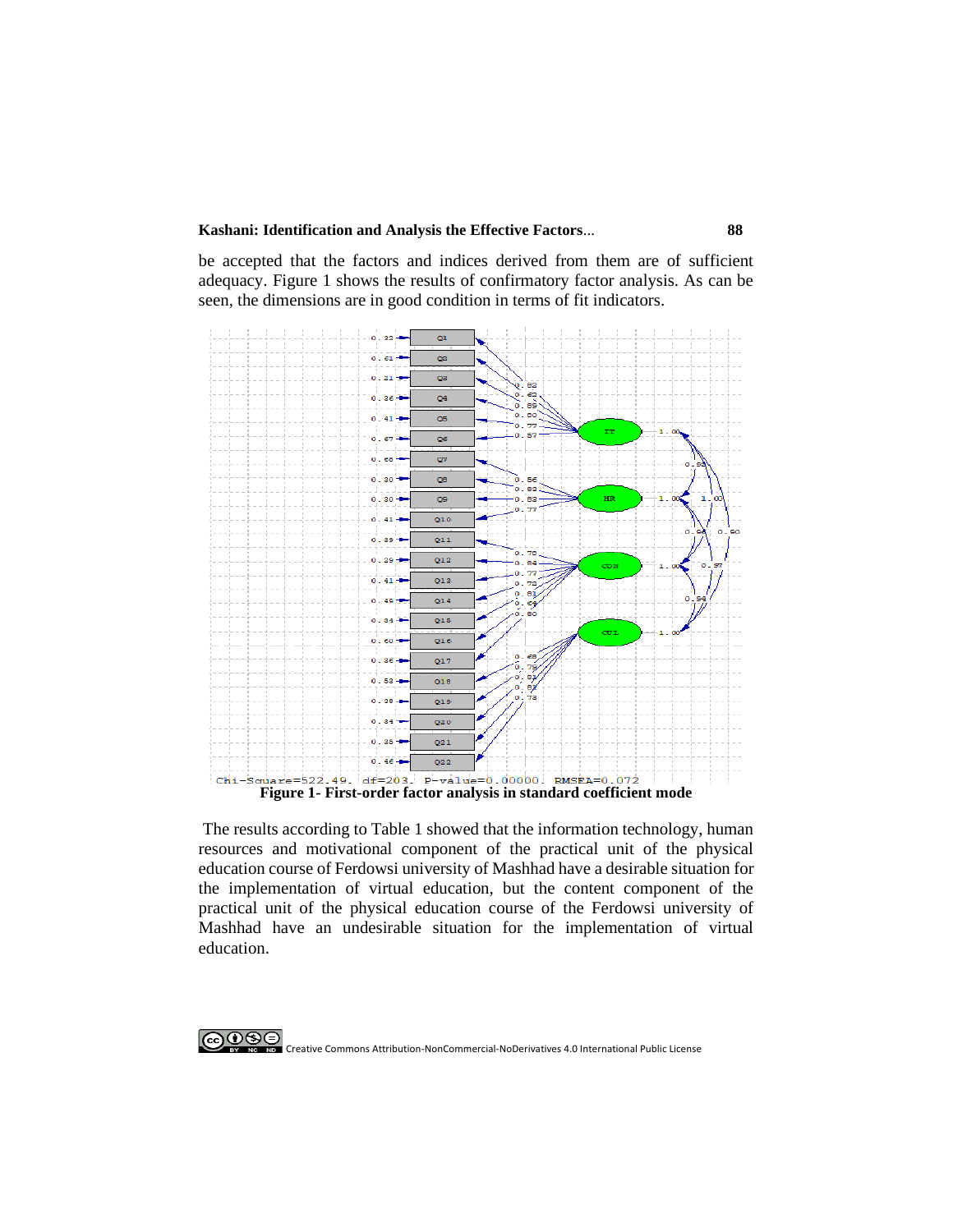**89 Research on Educational Sport, Volume 10, No 26, 2022**

|                                 |                    | Test statistics $=$ 3 | 95% confidence interval |           |           |
|---------------------------------|--------------------|-----------------------|-------------------------|-----------|-----------|
| Components                      | Mean<br>difference | Significance<br>level | <b>Statistics</b><br>t  | Maximum   | Minimum   |
| IT component                    | 0.116              | 0.001                 | 3.433                   | 0.1826    | $-0.0495$ |
| Human<br>Resources<br>Component | 0.259              | 0.000                 | 6.959                   | 0.3329    | 0.1861    |
| Motivational<br>component       | 0.220              | 0.034                 | 3.129                   | 0.0772    | 0.0124    |
| Content<br>component            | $-0.136$           | 0.120                 | 1.735                   | $-0.0648$ | $-0.1369$ |

**Table 1- One-sample t-test to examine the current status of research components**

### **Conclusion**

According to the research results, it can be concluded that in the future, the virtual education system in most universities in the country can be used, if the effective factors on this educational system are carefully identified and considered. For example, it can be used by equipping the resources and facilities of universities in this regard and allocating a part of the budget of universities to create e-learning centers, eliminate shortcomings and enhance the strengths of this educational system. In order to benefit from the virtual education system in the country, it is necessary to train and create study opportunities in universities for the development of information technology, creating a culture and a positive attitude towards this type of educational system, development and use of qualified human resources for the virtual education system, curriculum planning system should be given priority as a prerequisite for the transformation of university systems in the use of virtual education programs.

**Keywords:** Covid-19, Virtual Education, General Physical Education, Information Technology, Human Resources, Content Factors, Motivational Factors.

### **References**

- 1. [Brett G. Toresdahl](https://journals.sagepub.com/doi/full/10.1177/1941738120918876) & [Irfan M. Asif.](https://journals.sagepub.com/doi/full/10.1177/1941738120918876) (2020). Coronavirus disease 2019 (COVID-19): considerations for the competitive athlete. 12(3): 221-224.
- 2. Menati, H. (2020). Investigation of the effects of COVID-19 on the global economy, Journal of Social Impact Assessment, 1 (2), 163-181. (Persian)

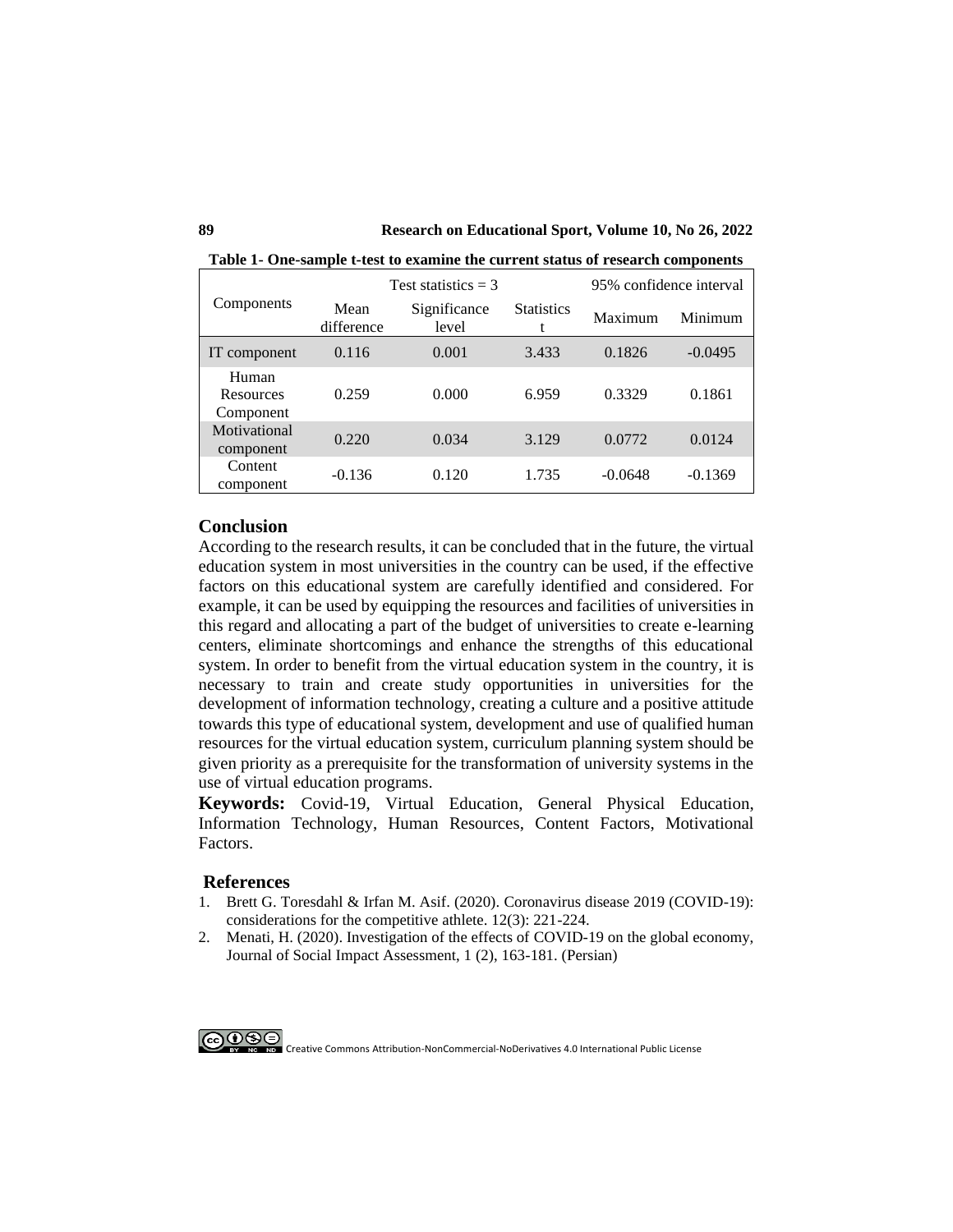## **مقالة پژوهشی**

# **شناسایی و تحلیل عوامل مؤثر بر آموزش مجازی واحد تربیت بدنی عمومی دانشگاه فردوسی مشهد در دوران شیوع ویروس کرونا 1 سعیده کاشانی 4 ، مهدی اصفهانی <sup>3</sup> ، رضا حیدری <sup>2</sup> ، محمد کشتی دار ، فخرالسادات 5 طباطباییان**

.1کارشناس ارشد مدیریت ورزشی، دانشکده علوم ورزشی دانشگاه فردوسی مشهد .2 استاد مدیریت ورزشی، دانشکده علوم ورزشی دانشگاه فردوسی مشهد )نویسنده مسئول( .3 دانشجو دکتری مدیریت ورزشی، دانشکده علوم ورزشی دانشگاه فردوسی مشهد ۴. استادیار مدیریت ورزشی، دانشگاه بین المللی امام رضا (ع) مشهد .5 استادیار مدیریت ورزشی، دانشکده علوم ورزشی دانشگاه فردوسی مشهد

**تاريخ دريافت: 1399/01/31 تاريخ پذيرش: /01/22 1400**

### **چکیده**

**هدف از انجام پژوهش حاضر تبیین و طبقهبندی عوامل مؤثر بر آموزش مجازی واحد تربیتبدنی عمومی دانشگاه فردوسی مشهد در دوران شیوع ويروس کرونا بود. پژوهش از نظر هدف کاربردی، از نظر ماهیت، توصیفی و به لحاظ اجرا پیمايشی است که به صورت آمیخته )کیفی و کمی( انجام شد. ابزار جمعآوری دادهها در اين پژوهش مطالعات کتابخانه ای، مصاحبه و پرسشنامه بود. در بخش کیفی پژوهش، افراد نمونه به صورت هدفمند و در بخش کمی پژوهش از بین اساتید تربیتبدنی و ورزش يک و دانشجويان غیرتربیتبدنی که از برنامه کاربردی مجازی تربیتبدنی استفاده کردهاند، طبق جدول مورگان تعداد 323 نفر به صورت تصادفی ساده به عنوان نمونه پژوهش انتخاب شدند. بر اساس نتايج پژوهش، چهار مؤلفه فناوری اطالعات، نیروی انسانی، عوامل انگیزشی و عوامل محتوايی به عنوان عوامل مؤثر بر برگزاری کالسهای مجازی واحد تربیت بدنی عمومی شناسايی شدند. در اين میان مؤلفه محتوايی در وضعیت مطلوبی قرار نگرفت که طراحان اين برنامه بايد توجه بیشتری به عوامل محتوايی دخیل در برنامه کاربردی داشته باشند و اقدامات اصالحی را برای** 

<sup>5.</sup> Email: Tabatabaeian@um.ac.ir



<sup>1.</sup> Email: Saeedeh.kashani@alumni.um.ac.ir

<sup>2.</sup> Email: Keshtidar@um.ac.ir

<sup>3.</sup> Email: Reza.hdr1994@gmail.com

<sup>4.</sup> Email: Mahdisfh@gmail.com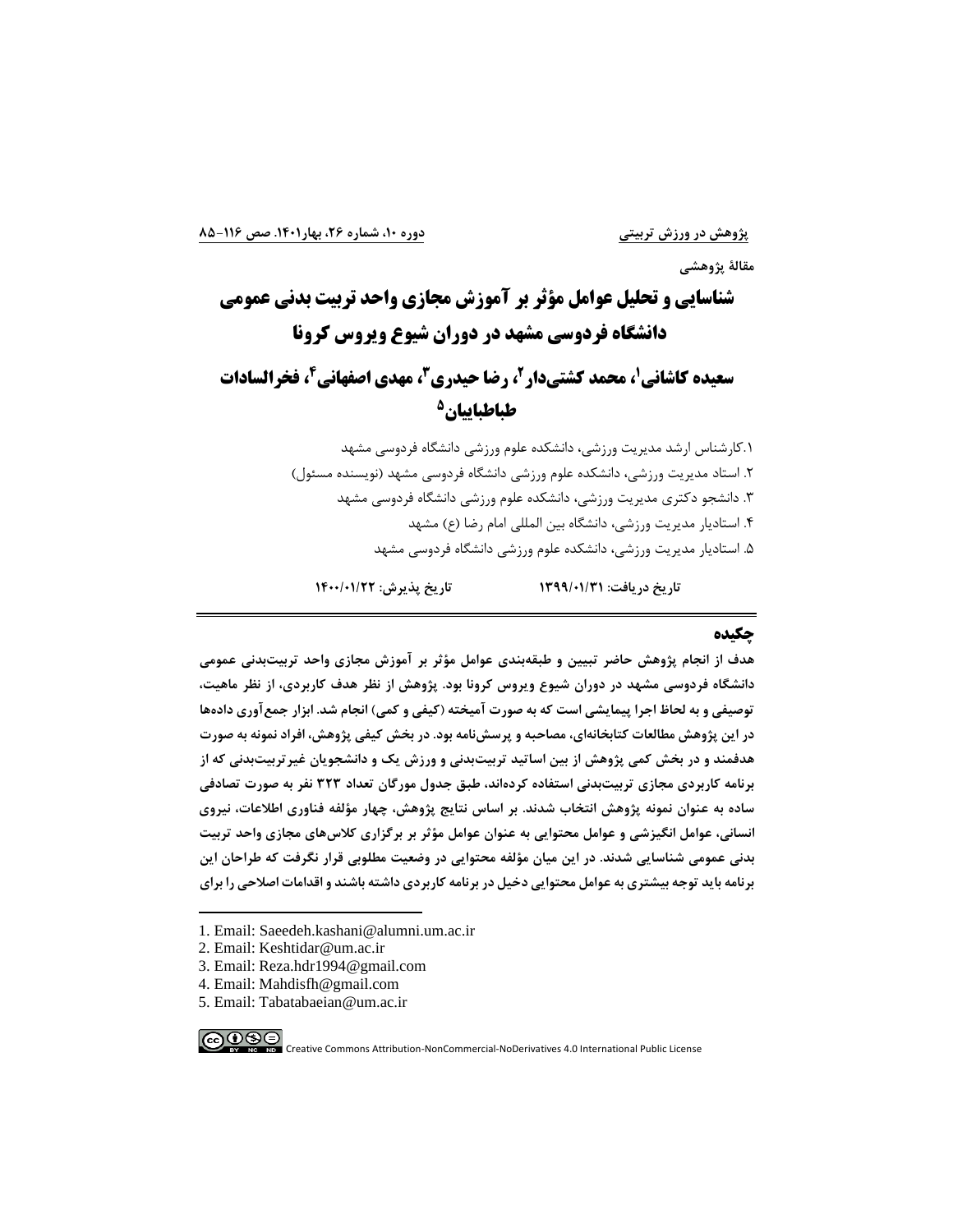**نسخههای بعدی انجام بدهند. با توجه به نتايج پژوهش، در جهت بهرهبرداری از نظام آموزش مجازی در دانشگاههای سراسر کشور برای برگزاری واحدهای تربیت بدنی عمومی بايد با ايجاد فرصت هايی از قبیل توسعه فناوری اطالعات، فرهنگسازی و ايجاد نگرش مثبت نسبت به آموزش مجازی ، توسعه و استفاده از نیروی انسانی دارای صالحیت کافی جهت ارائه نظام آموزشی مجازی، تحول در نظام برنامهريزی درسی در بهرهگیری از برنامههای آموزش مجازی در اولويت قرار گیرد.** 

**واژگان کلیدی: آموزش مجازی، فناوری اطالعات، منابع انسانی، عوامل محتوايی، عوامل انگیزشی** 

### **مقدمه**

با ورود به عصر جدید که آن را عصر اطالعات نامیدهاند، زندگی انسانها و روابط بین آنها دچار دگرگونی اساسی شده است و تحوالت گستردهای در زمینه فناور ی اطالعات و ارتباطات به وقوع پیوسته است (محمدخانی، داوودی و جلالی، ۲۰۱۴، ۱۴۴). اینترنت، کامپیوترهای شخصی، تلفنهای بیسیم، ماهواره، وسایل ارتباطی پیشرفته و تغییرات فناوری، رفتارهای بشری و دست سازهای جامعة بشری را متحول نموده است.یکی از برجسته ترین تحوالت ناشی از فناوریهای نوین عصر جدید، تحول در امر آموزش دانشگاهی است (اسمعیل نیا، کوهستانی و معقول، ۲۰۱۹، ۵۶۳). امروزه اغلب دانشگاهها در حال تالش برای افزایش اثربخشی فناوریهای نوظهور در فعالیتهای آموزشی خود هستند )پاندیا و گور ۱ ، ۲۰۱۱، ۱۷؛ اندون و سیرتیانو۲، ۲۰۰۹، ۳۲). راهاندازی مراکز آموزش مجازی در داخل پردیسهای دانشگاهی، راهاندازی دورههای مجازی در دانشگاههای راه دور و تأ سیس دانشگاههای جدید و کاملاً الکترونیکی، نمونههایی از این اقدامات به شمار میآیند (ایرگ و مویلنبرگ ؓ، ۲۰۱۵، 31(. اثرات رو به رشد و فزاینده تکنولوژی ها در سطح آموزش باعث شده تا برای رشد و توسعه کشورها، تمرکز بر پیشرفت در حیطه آموزش عالی از طریق پذیرش نظام و تکنولوژیهای جدید آموزشی ضرورت یابد (میلیزوسکا و رحماً ۲۰۱۰، ۴۲۵). از این رو، نظام آموزش عالی با رخدادهای

- 1. Pandya & Gor
- 2. Andone & Sireteanu
- 3. Erge & Muilenburg
- 4. Miliszewska & Rhema

∣⊚⊕⊛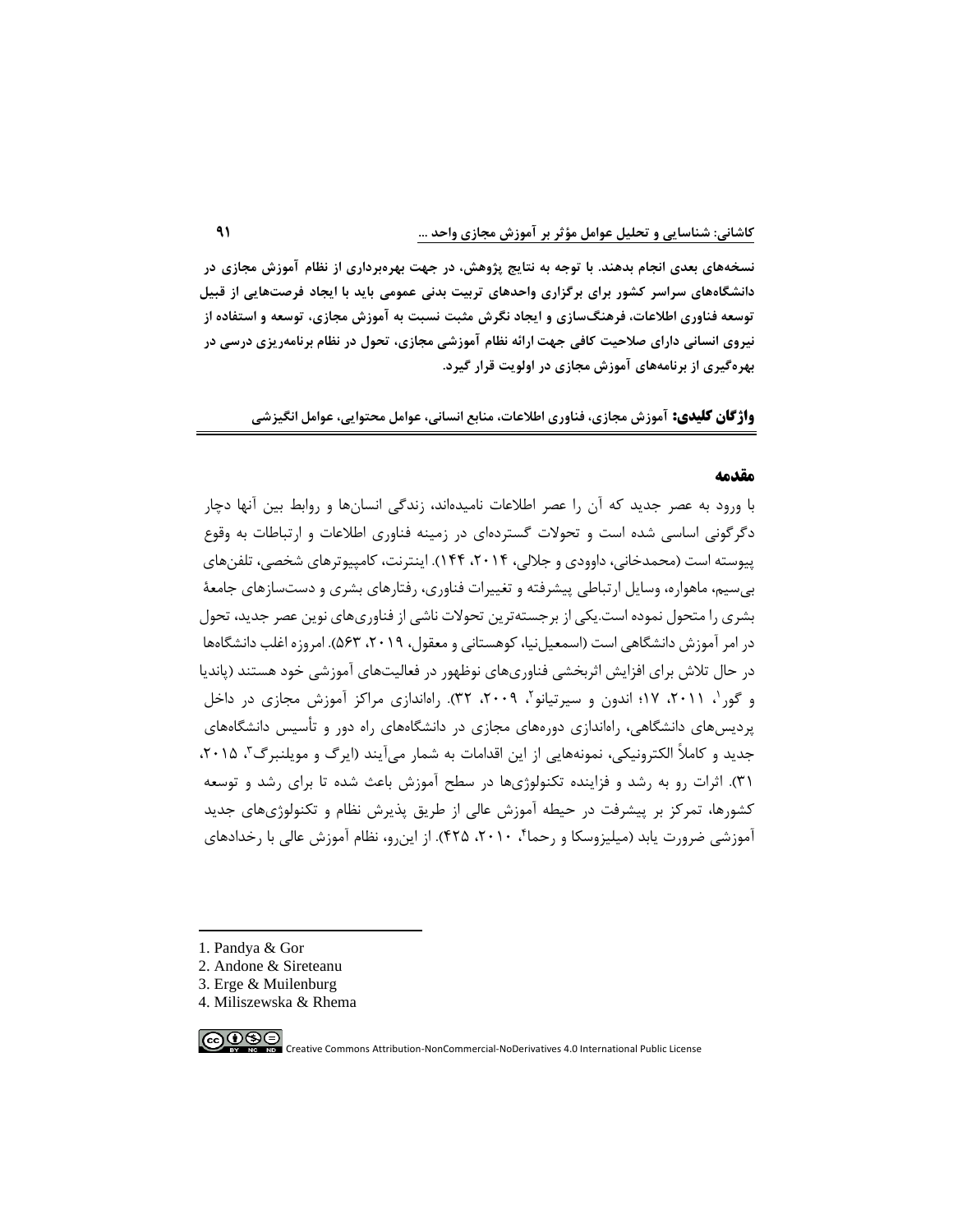تازهای مواجه شده که برآوردن آنها نیازمند بهرهگیری از راهبردهای جدید در کنار استفاده از فناوری اطلاعات است (کیلگور و آراز '، ۲۰۱۸، ۴۱).

حرکت به سوی رویکردهای نوین در آموزش عالی ایجاب کرده است که بسیاری از دانشگاهها در سرتاسر جهان از فناوری آموزش مجازی در ارائه دورهها استفاده کنند )کیان، ،2014 13(؛ همچنین تقاضا برای برگزاری دورههای آموزش مجازی در برنامه آموزشی دانشگاهها رو به افزایش است (زامر $\cdot$ ، ،2010 2(. آموزش مجازی و یادگیری الکترونیکی با اتکا بر فناوری اطالعات و ارتباطات و محور قرار دادن انسان به عنوان یادگیرنده فعال، آموزش و یادگیری در قرن بیست و یکم را متحول ساخته و تالش میکند به چالش حاصل از تقاضای اجتماعی روز افزون برای آموزش و فقدان منابع آموزشی کافی پاسخ دهد (کریمیان و فرخی، ۲۰۱۸، ۲۰۲۳). بهبود الگوهای مصرف در سطح جامعه از طریق افزایش دانش ملی، غنیسازی سرمایههای انسانی، کاهش هزینههای آموزشی، امکان آموزش فارغ از زمان و مکان، امکان فراگیری در هر سن، انتقال آموزش و فرهنگ دانشگاهی به تمام نقاط، تحقق عدالت در نظام آموزشی، دسترسی سریع به منابع آموزشی جدید، هماهنگی سرعت آموزش با توانایی فراگیران، انعطافپذیری فرآیند یادگیری، قابلیت استفاده با تعداد فراگیران متفاوت، از جمله ویژگیهای نظام آموزشی مجازی است (کلارک"، ۲۰۲۰، ۴۱۱). همچنین اینگلبرچت<sup>۴</sup> ویژگیهای نظام آموزشی مجازی را سهولت و سرعت در به روزرسانی، ذخیره، بازیابی و به اشتراکگذاری اطالعات مبتنی بر شبکه، انجام فرآیند یادگیری و ارتباط مستقیم با فراگیران از طریق رایانه و اینترنت، تمرکز بر دیدگاه جامع در یادگیری، ایجاد سیستم فراگیر محور به جای استاد محور، قابلیت انعطاف پذیری در فراگیری، روش های نوین و مناسب فراگیری، قابلیت تکرارپذیری و جبران مشکالت بیان نموده است (اینگلبرچت، ۲۰۰۵، ۲۱۹). آکاسلان، چونگ و ایفی <sup>۵</sup>معتقدند که نظام آموزش مجازی از دیدگاه کاربردی به چهار دسته آموزش مبتنی بر وب، سیستم های پشتیبانی از عملکرد، کالسهای مجازی ناهمزمان و کالسهای مجازی همزمان تقسیم میشوند )آکاسالن، چونگ و ایفی، ،2010 2(. با توجه به تغییرات سریعی که در محیط پیرامون در حال شکل گیری است، اجرای نظام های مجازی به منظور

- 1. Kilgore & Aras
- 2. Zameer
- 3. Clark
- 4. Engelbrecht
- 5. Akaslan, Chong & Effie

∣⊚⊕⊛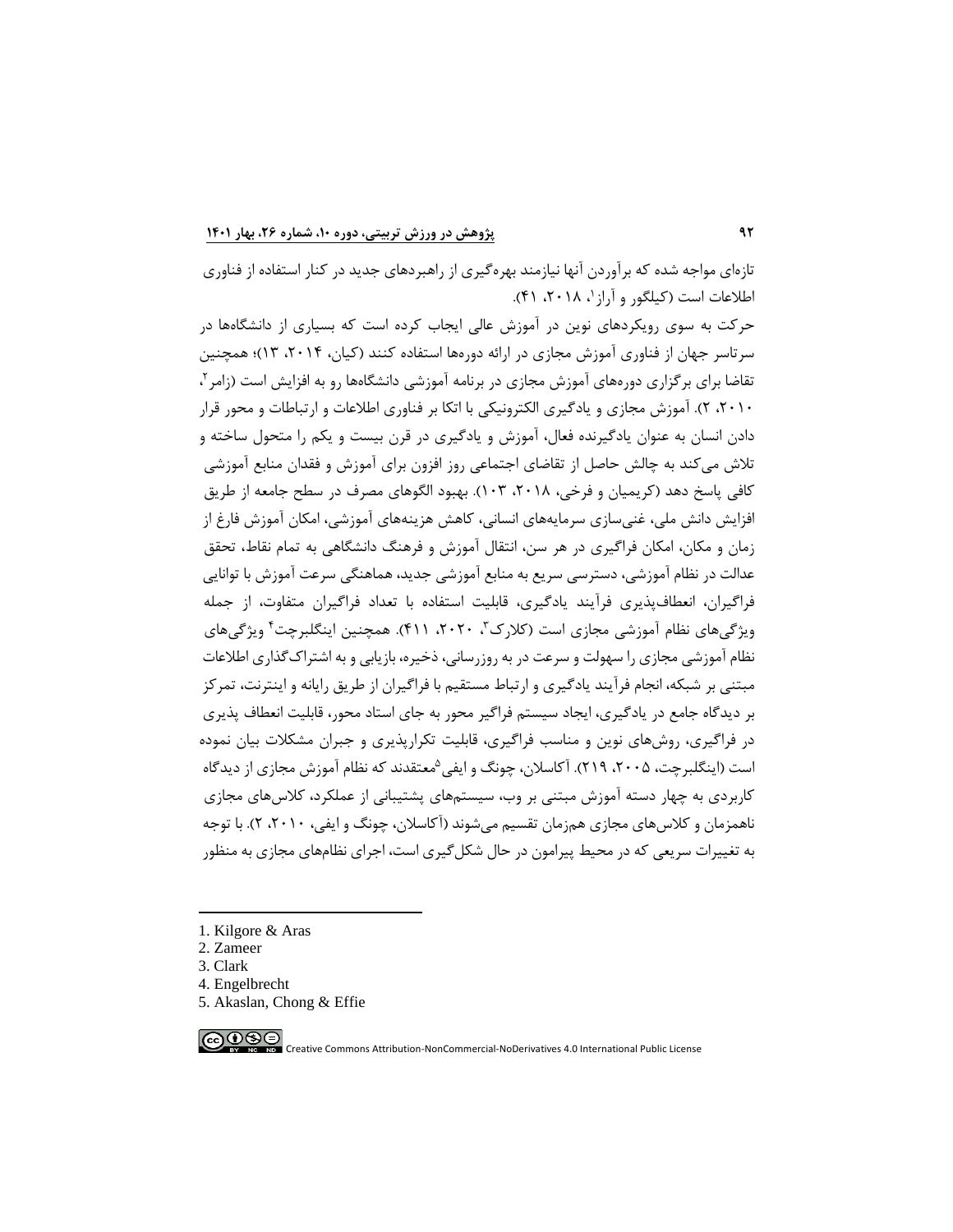ارائه خدمات و فناوریهای جدید در زمینه تدریس و یادگیری به صورت یک نیاز اساسی مطرح شده است )فتحی واجارگان، پرداختچی و ربیعی، ،2011 7(.

یکی از تغییرات ناگهانی که از اواخر سال ۲۰۱۹، جهان را تحت تأثیر قرار داده است، شیوع ویروس کرونا در بیشتر کشورهای جهان است. ویروس کرونا که برای اولین بار در اواخر سال 2019 در کشور چین کشف شد و از آن زمان به یک بیماری فراگیر جهانی تبدیل شد، به یکی از دشوارترین آزمون های بشریت در تاریخ مدرن دنیا تبدیل شده است (منتی، ۲۰۲۰، ۲). از زمان شیوع جهانی ویروس جدید کرونا یا کووید 19 مدت زیادی نمیگذرد، ولی تأثیرات فراوان آن در فعالیتهای اجتماعی، ورزشی، اقتصادی، سیاسی، آموزشی و تقریباً در تمام جنبههای زندگی انسانها آشکارا قابل مشاهده است و تاکنون بیشتر کشورهای جهان را با بحران مواجه ساخته است (وو یی و همکاران '، ۲۰۲۰، ۲۱۹). از جمله بخش های مهمی که تحت تأثیر شدید شیوع ویروس کرونا قرار گرفته است، آموزش عالی و برگزاری کالس های تئوری و عملی در دانشگاهها است. جهانیشدن بحران شیوع ویروس کرونا، به صورت مستقیم نظام آموزشی و تحصیلی کشورهای جهان را تحت تأثیر قرار داده و کشورها را مجبور کرده است تا برای حفظ جان دانشجویان از برگزاری کالسها به صورت حضوری در دانشگاهها جلوگیری کنند؛ برخی کشورها برای پیدا کردن راههای بدیل، از آموزش از راه دور یا مجازی (آنلاین) استفاده کردند که قبالً از سوی برخی کشورها تجاربی در این زمینه وجود داشت. بدون شک با همهگیرشدن ویروس کووید ،19 نظام آموزشی حضوری جهانی شدیداً آسیب پذیر شده است و برگشت به حالت اولیه به باور برخی پژوهشگران در اواخر سال 2020 و آغاز سال 2021 بعید است )برت و ایرفان ۲ ، ۲۰۲۰، ۲۲۴). بنابراین سوق نظام آموزشی کشور به سمت آموزش مجازی یک نیاز مبرم و اساسی است. در این بین آموزش عالی و دانشجویان همچنان با مشکالت متعددی دست و پنجه نرم میکنند، چرا که دانشگاهها برای برگزاری آموزش و امتحانات مجازی با ضعفهای زیرساختی مواجه هستند. اگر چه تعطیلی آموزش عالی، دانشگاهها را به سمت و سوی آموزش در بستر اینترنت برد؛ اما در برگزاری کالس های عملی دانشجویان با مشکالتی مواجه شد. برگزاری واحد تربیت بدنی عمومی برای دانشجویان غیرتربیت بدنی نیز از جمله کالسهای عملی بود که با شیوع ویروس کرونا و تعطیلی دانشگاهها با مشکالت فراوانی روبرو شد.

1. Wu, Yi

∣⊚⊕⊕

<sup>2.</sup> Brett & [Irfan](https://journals.sagepub.com/doi/full/10.1177/1941738120918876)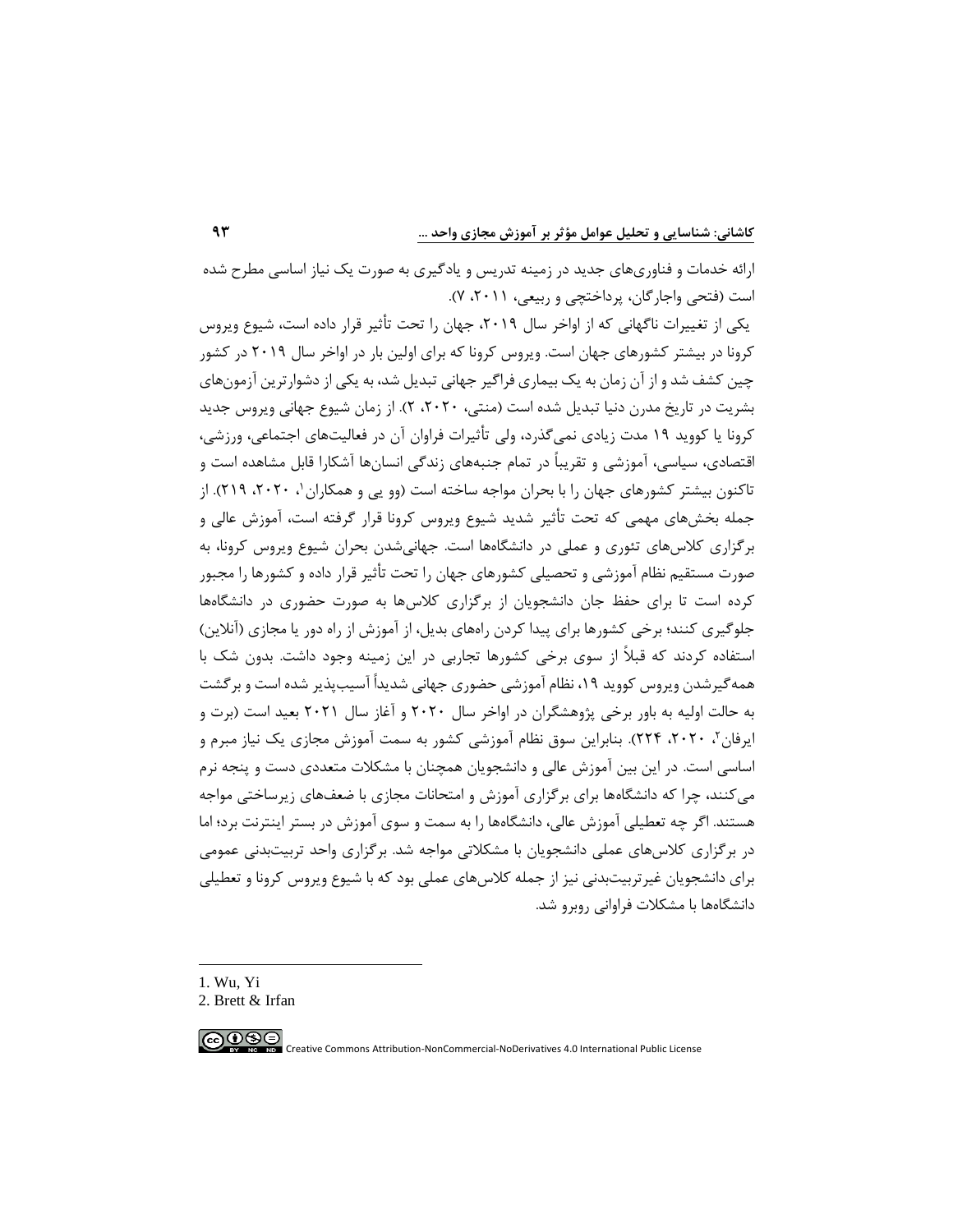تربیتبدنی فرایندی آموزشی است که در آن از فعالیت های جسمانی به عنوان راهی برای کسب مهارت، آمادگی، دانش و نگرش مثبت در راستای رشد مطلوب، سالمت عمومی و به حداکثر رساندن فرصتها برای اجرای فعالیتهای بدنی استفاده میشود. بعد از انقالب فرهنگی، دروس تربیت بدنی یک و دو جزو واحدهای رسمی دانشجویان غیر تربیت بدنی قرار گرفت که این دروس بر اساس مصوبة شورای برنامهریزی آموزش عالی وزارت علوم، تحقیقات و فناوری در تاریخ 1392/6/10 به دروس تربیت بدنی (جایگزین درس تربیتبدنی یک)، ورزش یک (جایگزین درس تربیتبدنی دو)، تربیت بدنی ویژه و ورزش ویژه تغییر یافتند. اهداف مهم این دروس در سه زمینه ایجاد گرایش و بینش مطلوب نسبت به ورزش و نقش آن در تأمین سالمت فردی و اجتماعی، تأمین آمادگی جسمانی مطلوب برای دانشجویان و ایجاد عادات صحیح ورزشی و بهرهوری از شیوة مناسب زندگی در عصر فناوری خالصه میشود )سلیمی و مصلحی، ،2016 19(. در ایام شیوع ویروس کرونا که امکان برگزاری کالسها به صورت حضوری در دانشگاهها فراهم نیست، تصمیمگیری درباره برگزاری دروس عملی به ویژه درس تربیت بدنی عمومی دانشجویان نیز از دغدغههای اصلی متولیان امر در دانشگاهها است. پژوهشگران در طی پژوهشهای مختلفی، آموزش مجازی را از جنبه های مختلفی مورد بررسی و تجزیه و تحلیل قرار داده اند؛ اما به واسطه شیوع ناگهانی ویروس کرونا و تعطیلی یکباره کالسهای حضوری در دانشگاهها، کمتر پژوهشی نزدیک به موضوع پژوهش وجود داشت که آموزش مجازی را در حوزه برگزاری کالس های عملی تربیت بدنی عمومی و آن هم در دوران شیوع ویروس کرونا بررسی کنند. از جمله پژوهشهایی که در حوزه آموزشی مجازی و الکترونیکی انجام شده است تحقیق رودریگز، سیجی و لوییز ' (۲۰۱۸) است که در مروری بر فرایند ارزیابی در آموزش الکترونیکی به این نتیجه رسیدند که برای دستیابی به کیفیت باالتر در محیط یادگیری الکترونیک الزم است که فرایند یادگیری و تدریس پیوسته مورد ارزیابی قرار گیرد. در پژوهشی دیگر الهابب و روولی ۲۰۱۸۱<sup>۲</sup>) نشان دادند که یادگیری الکترونیک در دانشگاههای کشورهای مختلف پیادهسازی شده است؛ اما با وجود سرمایهگذاریهای زیاد در این زمینه سطح استفاده از این سامانهها توسط اساتید و دانشجویان هم در کشورهای توسعه یافته و هم در کشورهای درحال توسعه غالباً پایین است. آنها همچنین بیان کردند عوامل موفقیت یادگیری الکترونیک از نگاه دانشجویان و اساتید متفاوت است و ویژگیهای مدرس، ویژگیهای دانشجو، سهولت دسترسی و پشتیبانی و آموزش از عواملی هستند که بر موفقیت

- 1. Rodrigues, Seiji, Luiz
- 2. Alhabeeb & Rowley

∣⊚⊕⊛⊜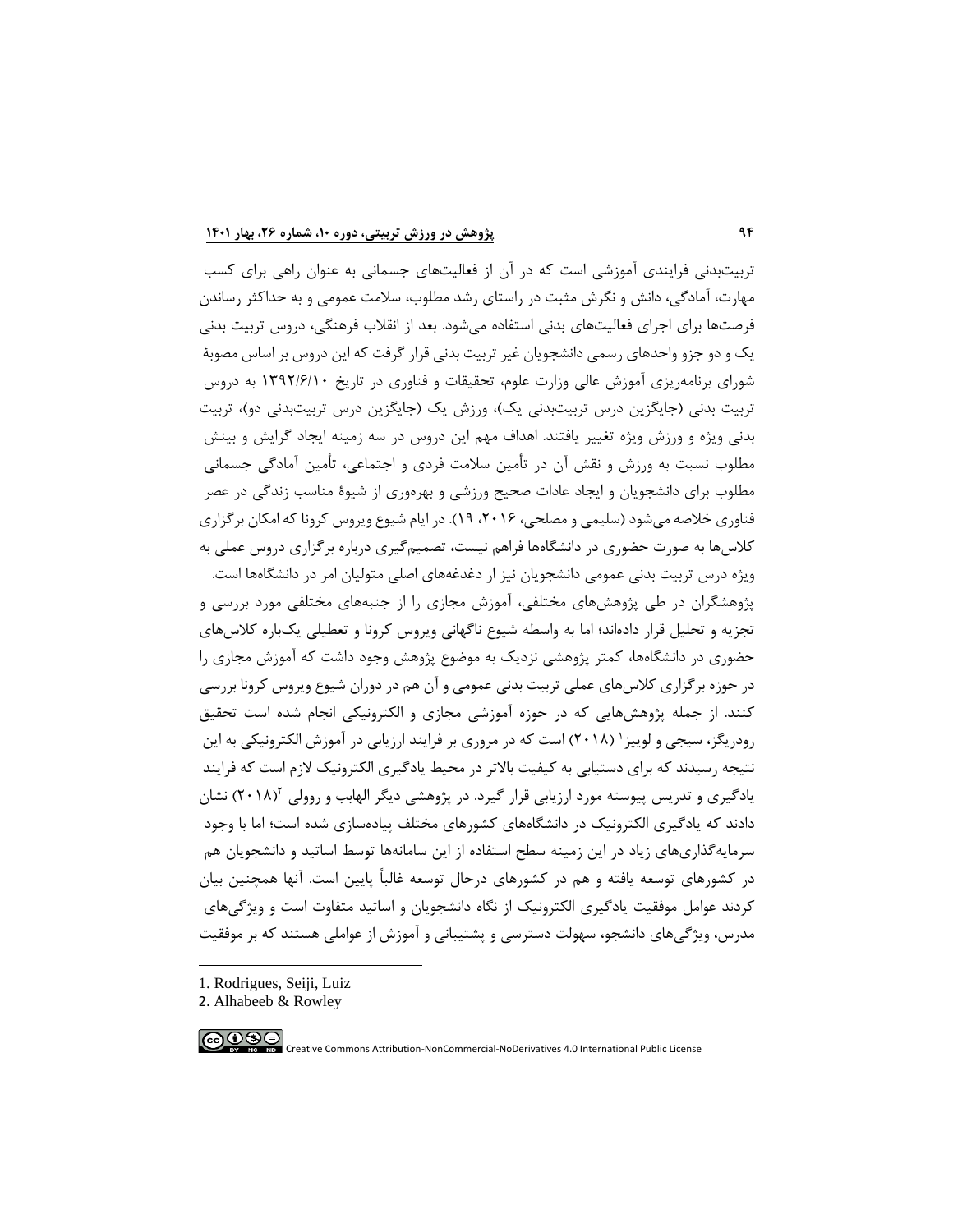آموزش الکترونیک تأثیرگذار است. نکای کی ٰ (۲۰۱۱) نیز در پژوهش خود بیان کرد که عواملی از قبیل نگرش نسبت به آموزش الکترونیکی، تمایل به یادگیری از طریق آموزش مجازی، دسترسی به امکانات این شیوه آموزشی، اجبار و الزام به کاربرد شیوه آموزش مجازی، سودمندی روش آموزش مجازی که به صورت بالقوه بر استفادهکنندگان از این دورهها تأثیر دارند. همچنین جفرسون و آرنولد<sup>۲</sup> )2009( در مطالعات خود نشان دادند که رویکرد مناسب آموزشی میبایست دارای ویژگیهای تعامل دو طرفه استاد با دانشجویان و تشکیل کارگروههای آموزشی، بهرهگیری از تکنولوژی های مناسب آموزشی مانند استفاده از محیط وبسایتهای مختلف آموزشی در محیط های آموزشی باشد. در بخش پژوهشهای داخل کشور در زمینه آموزش مجازی نتایج پژوهش جزینی )2018( نشان داد که دورههای آموزش مجازی بر توسعه دانش و محتوای آموزشی، سازماندهی مواد آموزشی، انعطافپذیری، حجم کاری و روشهای ارزشیابی، عناصر فعالیتهای یاددهیـیادگیری، بازخورد ارائه شده، کمکرسانی به دانشجویان و توانایی ایجاد انگیزه به دانشجویان، اثربخش است. همچنین نتایج تحقیق نشان داد که کاربرد فناوری اطالعات و توسعه آموزش مجازی در یادگیری و آموزش دانشجویان تأثیرگذار است. یافتههای پژوهش قربانِخانی و صالحی (۲۰۱۶) نیز نشان داد که آموزش های مجازی در نظام آموزش عالی با چالشهای متنوع و متفاوتی مواجه هستند و تا رسیدن به شرایط بهینه، فاصله زیادی دارد و بهبود کیفیت آن، مستلزم نگاه جدی متولیان و دوری از طرز تلقی آموزش درجه دوم به این قبیل آموزش ها است.

شیوع ویروس کرونا همه جوامع را درگیر تبعات خود کرد. با توجه به فراگیری این ویروس، مراکز آموزشی از اولین نهادهایی بود که به سرعت توانست با ایجاد بسترهایی، موضوع آموزش را به فضای مجازی و از راه دور منتقل کند. اگر چه تعطیلی کالسهای حضوری، دانشگاهها را به سمت و سوی آموزش در بستر اینترنت برد؛ اما در برگزاری واحدهای عملی دانشجویان به بنبست رسید. این مسئله دانشگاه فردوسی مشهد را نیز همانند سایر مراکز آموزش عالی کشور که طبق روال عادی در همه جای دنیا غالباً مبتنی بر آموزش حضوری به شکل مستمر بود، به چالش کشید. علیرغم، هیجان، امکانات و جاذبههایی که استفاده از آموزش مجازی به همراه دارد، به کارگیری آن بدون تجزیه و تحلیل عوامل مؤثر بر برگزاری دورههای مجازی، باعث شکست این دورهها خواهد شد. برنامهریزان، متصدیان و مدیران مربوطه در مراکز آموزش عالی و دانشگاهها باید عالوه بر ارزشیابی از بخشهای

- 1. Nneka Eke
- 2. Jefferson & Arnold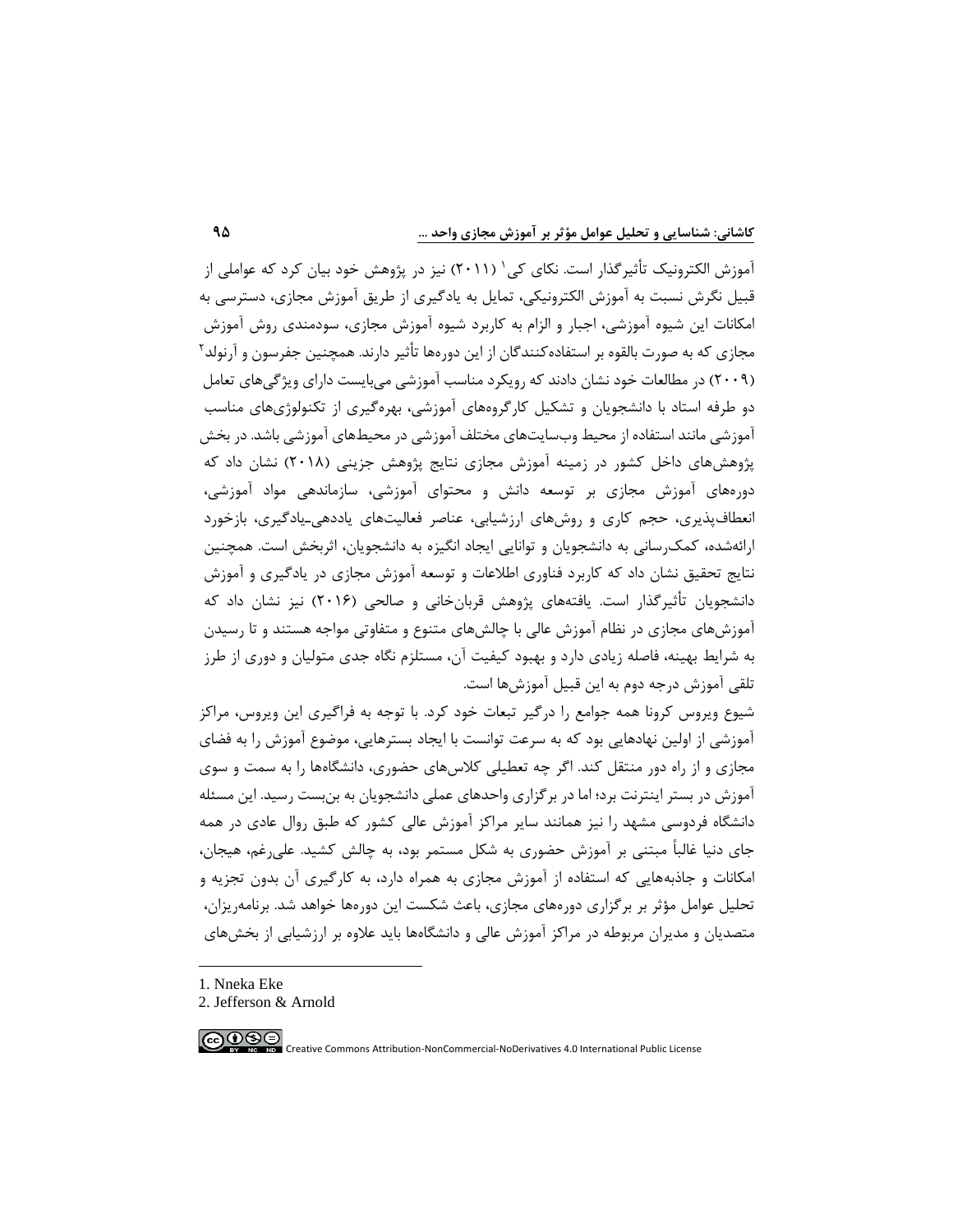آموزشی و پژوهشی به ارزشیابی از آموزش مجازی نیز بپردازند و نقاط قوت و ضعف این بخش از دانشگاه خود را بشناسند و برای تقویت نقاط قوت و یا رفع کاستیها و نقصهای احتمالی این بخش اقدام کنند تا بدین وسیله شاهد پویایی و اعتالی بیشتر مراکز آموزش عالی در کشور باشیم. در زمینه سنجش اثربخشی آموزش مجازی در دانشگاههای کشور بررسیهایی صورت گرفته است، اما تحقیقات موجود کافی به نظر نمیرسد و در کمتر پژوهشی به عوامل مؤثر بر آموزش مجازی کالس عملی مخصوصاً کالسهای تربیتبدنی عمومی اشاره شده است؛ لذا برای سنجش اثربخشی این نوع آموزش برای دروس عملی، انجام پژوهش دانشگاهی ضروری به نظر میرسد و از طرف دیگر نتایج این پژوهش می تواند برای تمام دانشگاههایی که در پی استقرار آموزش الکترونیک برای این واحدهای درسی هستند، مفید واقع شود. بر این اساس، گروه آموزشی تربیت بدنی و علوم ورزشی دانشگاه فردوسی مشهد در شرایطی که امکان برگزاری کالسهای تربیت بدنی به صورت حضوری وجود نداشت با طراحی سامانه اختصاصی (سامانه تربیت بدنی دانشگاه فردوسی مشهد) برای واحد درسی تربیت بدنی، اقدام به برگزاری کالسهای تربیتبدنی عمومی برای دانشجویان به صورت مجازی کرد. در ابتدای استفاده از این سامانه چون هیچگونه اطالعاتی در مورد ترکیب بدن دانشجویان در سیستم ثبت نشده بود، ابتدا در این سامانه دانشجویان باید اطالعاتی از قد و وزن خود را در سامانه ثبت میکردند. در این سامانه 24 جلسه تمرینی برای دانشجویان در نظر گرفته شده بود که دانشجویان موظف بودند این جلسات تمرینی را در خانه انجام دهند و رکوردهای خود را در سامانه ثبت کنند. همچنین اساتید تربیت بدنی با در نظر گرفتن رکوردها و ترکیب بدن هر دانشجو، برای هر جلسه تمرینی که دانشجویان ثبت میکردند، بازخوردی ارائه میدادند. عوامل متعددی در تکمیل و بهبود بهرهبرداری از این سیستم دخیل هستند که نیاز به بررسی بیشتر را ضروری میسازد. از این رو در این تحقیق تالش بر آن است تا با واکاوی مفاهیم و نظریات مرتبط با آموزش مجازی و بیان دیدگاههای مختلف در این زمینه، از نظرات اساتید و خبرگان و در نهایت نظرسنجی از دانشجویان به عنوان یکی از مهمترین حلقهها در زنجیره بهکارگیری برنامه آموزش تربیت بدنی با سامانه تربیت بدنی ، بهره جسته تا بتوان با بررسی عوامل مؤثر در راستای به کارگیری مطلوب این برنامه برای ترمها و سالهای آتی برنامهریزی نمود. لذا هدف از انجام پژوهش حاضر تبیین و طبقهبندی عوامل مؤثر بر آموزش مجازی واحد تربیت عمومی در دانشگاه فردوسی مشهد در دوران شیوع ویروس کرونا است.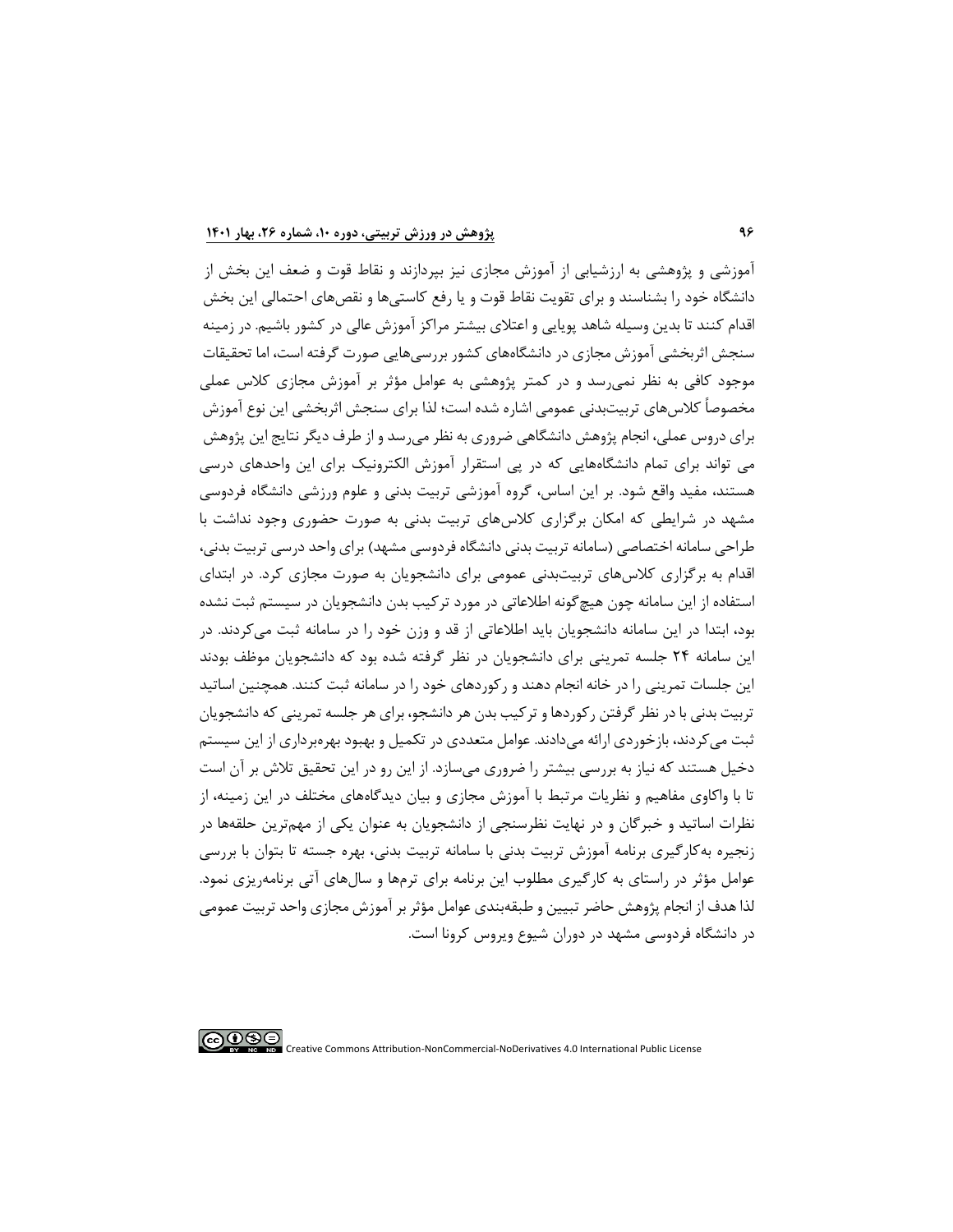### **روش پژوهش**

پژوهش حاضر از حیث ماهیت و هدف از نوع تحقیقات کاربردی، از لحاظ نوع جستجوی داده ها از نوع آمیخته (کیفی و کمی)، از نظر زمان جمع آوری دادهها، در دسته تحقیقات حال نگر و به لحاظ روش تحلیل دادهها از نوع توصیفی-اکتشافی بود که جمع آوری دادهها به صورت میدانی انجام شد. جامعه و نمونه آماری پژوهش در هر بخش از پژوهش نیز در جدول شماره 1 خالصه شده است.

|              |                      |                                                                             | بصون المجالسة واستوقه العاري                                                                                                                                                                         |               |        |
|--------------|----------------------|-----------------------------------------------------------------------------|------------------------------------------------------------------------------------------------------------------------------------------------------------------------------------------------------|---------------|--------|
| حجم<br>نمونه | روش<br>نمونه<br>گیری | نمونه                                                                       | جامعه                                                                                                                                                                                                | روش           | رويكرد |
| ۱۵           | هدفمند               | اساتيد و خبرگان<br>علوم ورزشي،<br>كاركنان آموزش در<br>دانشكده علوم ورزشى    | كليه اساتيد و خبرگان علوم<br>ورزشی، کارکنان آموزش در<br>دانشكده علوم ورزشى                                                                                                                           | مصاحبه        | كيفي   |
| ۳۲۳          | تصادفے<br>ساده       | دانشجويان<br>غیر تربیتبدنی و<br>اساتيد علوم ورزشي<br>دانشگاه فردوسی<br>مشهد | كليه دانشجويان غيرتربيتبدني<br>دانشگاه فردوسی مشهد که در<br>نیمسال دوم تحصیلی سال ۱۳۹۹-<br>۱۳۹۸ از برنامه واحدهای عملی<br>استفاده کردند، (۱۹۶۷ دانشجو) و<br>اساتيد علوم ورزشى دانشگاه<br>فردوسى مشهد | پرسش-<br>نامه | کمی    |

|  |  | جدول ۱- جامعه و نمونه آماری |  |
|--|--|-----------------------------|--|
|--|--|-----------------------------|--|

ابزار جمع آوری دادهها در این پژوهش مطالعات کتابخانهای، مصاحبه و پرسشنامه بود. جهت جمع آوری دادهها در بخش کیفی از روش پژوهش تحلیل محتوای مستقیم استفاده شد . در این مرحله توصیف جنبه هایی از تأثیر بیماری کووید 19 بر آموزش مجازی واحد تربیتبدنی عمومی بررسی شد و دادهها از طریق مصاحبههای عمیق بهدست آمد. با بررسی محتوای مصاحبه ها پس از تحلیل و کدگذاری اولیه، کلیه جزئیات آموزش مجازی واحد تربیت بدنی عمومی که تحت تأثیر بیماری کووید 19 قرار گرفتهاند، مشخص شد. این جزئیات در 26 کد دستهبندی شدند . در این بخش توسط مصاحبه های عمیق، از افراد مشارکتکننده خواسته شد که نظرات شان را در مورد اثرات شیوع ویروس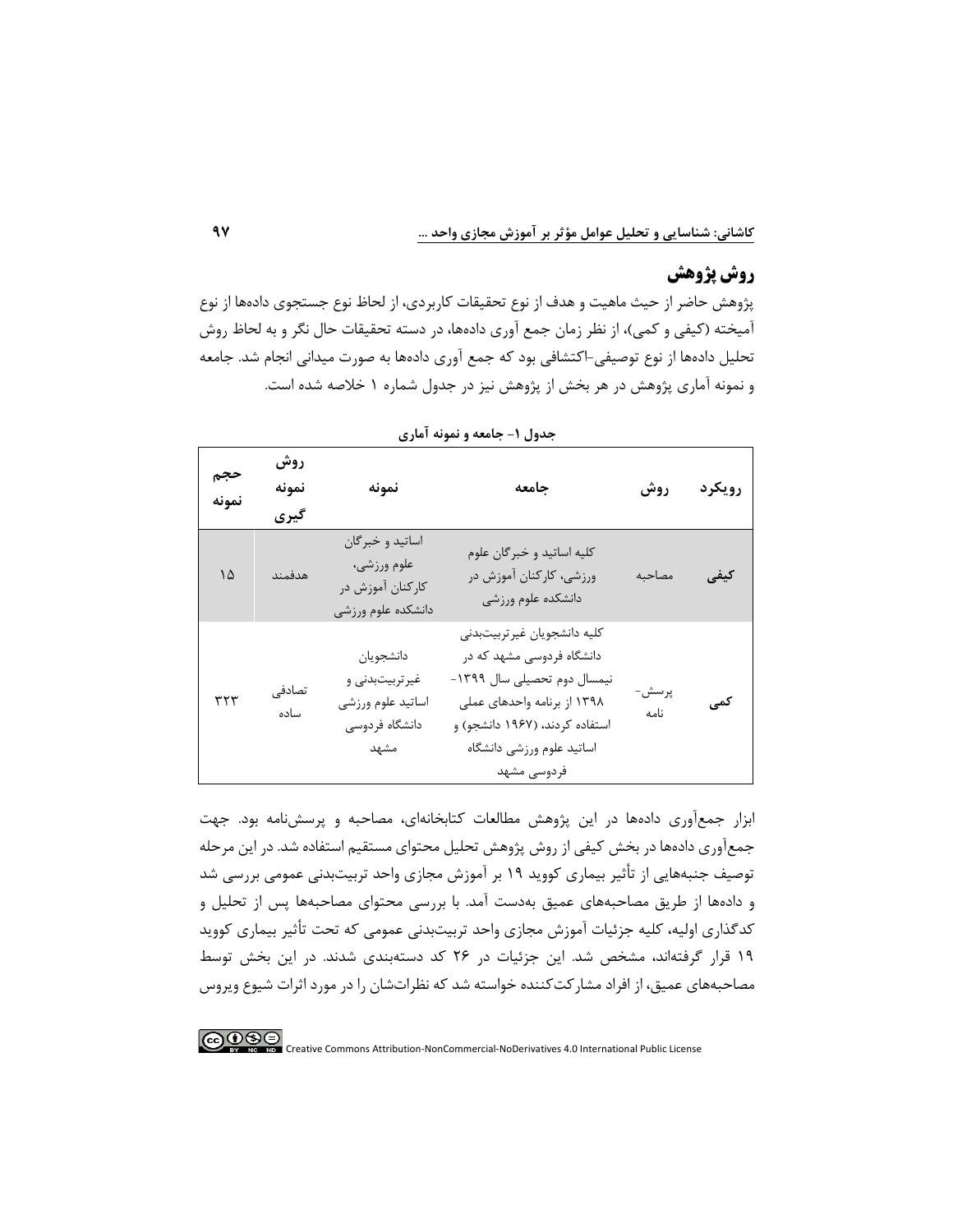کرونا بر آموزش مجازی تربیت بدنی عمومی اعالم کنند. الزم به ذکر است که مشارکت افراد در این پژوهش کامالً اختیاری بود و افراد با رضایت کامل در این پژوهش مشارکت داشتند. تعداد مصاحبهها تا رسیدن به اشباع نظری ادامه یافت. همچنین به دلیل رعایت نکات ایمنی و بهداشتی بیشتر مصاحبهها (١٠ مصاحبه) به صورت تلفنی و آنلاین و با استفاده از صفحات اجتماعی نظیر واتساپ انجام شد و تعداد 5 مصاحبه نیز با رعایت پروتکلهای بهداشتی به صورت حضوری با افراد انجام شد. محققین در ابتدا به صورت حضوری با افراد مشارکتکننده در پژوهش مصاحبه میکردند؛ ولی پس از شدت گرفتن شیوع ویروس کرونا مصاحبهها از طریق شبکههای مجازی و استفاده از اپلیکشنهای مختلف با افراد ارتباط برقرار کردند و فرایند مصاحبه را انجام دادند. میانگین زمان انجام مصاحبهها 32 دقیقه بود که تمامی دادههای حاصل از مصاحبهها به صورت فایل صوتی و فیشبرداری جمعآوری و ثبت گردید. عالوه بر این، محققین با مطالعه کتب موجود، مقاالت چاپ شده علمی و مشاهده مصاحبه های افراد صاحبنظر در حوزه آموزش دروس تربیت بدنی دانشگاهها، به عنوان منبع تکمیلی و مکمل ابزار مصاحبه، برای گردآوری دادهها استفاده کردند. همزمان با جمعآوری دادهها و انجام مصاحبه ها، کار تحلیل محتوای مستقیم دادهها نیز انجام گرفت، چرا که الزمه رسیدن به بینش صحیحی که بتواند پدیدهها شرح دهد این است که دادهها به صورت همزمان جمعآوری، کدگذاری و تحلیل شوند (گلیزر '، ۲۰۰۴، ۲۷۴). کدگذاریهای باز و انتخابی برای احصاء گروهها و گروههای فرعی (تیترهای فرعی) و ارتباط آنها استفاده گردید. در پایان نیز برای روایی سنجی یافتهها، نتایج در قالب جدول و گزارش در اختیار چند تن از مصاحبهشوندگان قرار گرفت تا توسط ایشان نیز مورد بررسی و اصالح قرار گیرد؛ چرا که در رویکرد کیفی، نتایج به دست آمده میبایست توسط خود کنشگران نیز قابل فهم باشد و به زبان خود آنان بیان شده باشد و اگر کنشگران نتوانند معنای یافتهها را درک کنند، پژوهش کیفی امری بیهوده خواهد بود. همچنین یافتهها در مقام مقایسه با یافتههای سایر پژوهشگران و نظریه های موجود قرار گرفت تا صحت و درستی و معناداری آن تأیید شود. برای افزایش پایایی و روایی این پژوهش اقداماتی به این شرح صورت گرفت: پایایی در پژوهش کیفی اشاره به امکان انجام پژوهش توسط محقق مستقل دیگر و رسیدن به نتایج مشابه از همان داده دارد. بدین منظور بر اساس توصیههای ارائه شده توسط محققین کیفی، اوالً همه فرایندهای این پژوهش از تهیه پروتکل مصاحبه تا کدگذاری به تفصیل، مستند سازی شده است که سایر محققین فرآیند رسیدن از

1. Glaeser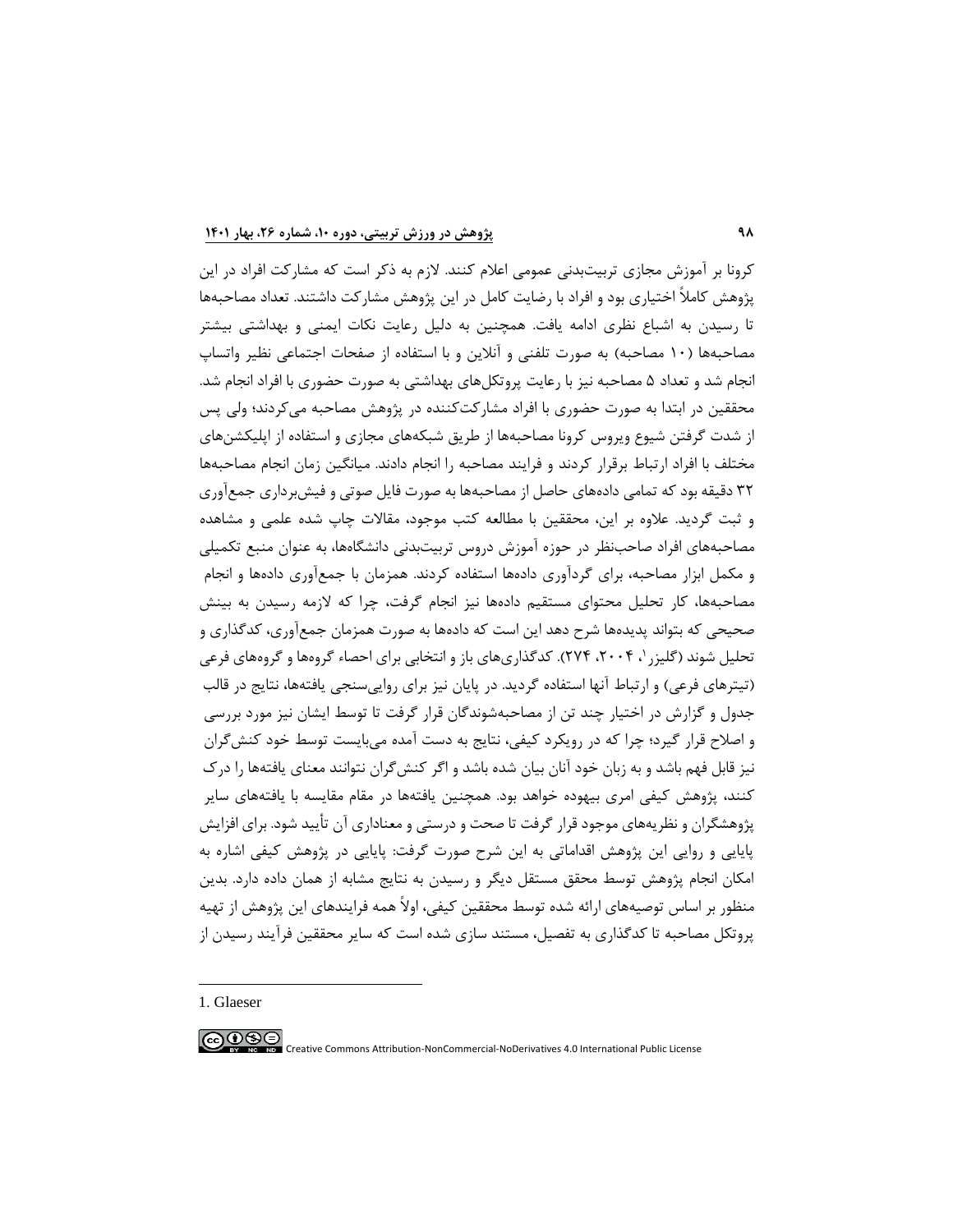داده ها به نتایج را مانند یک حسابرس دنبال نمایند. همچنین، با استفاده از چندین نفر در کدبندی و چک کردن دادهها با مشارکتکنندگان پایایی پژوهش افزایش داده شد. اعتبار درونی پژوهش نیز اشاره به این دارد که تا چه حد نتایج و تفسیرها درست و بر اساس واقعیت است تا حدسیات ذهنی محقق. برای افزایش اعتبار درونی پژوهش استفاده از چندین محقق، چک نمودن با همکاران، برگشت به مشارکتکنندگان استفاده شده است. برای افزایش اعتبار بیرونی، مهمترین استراتژی رسیدن به اشباع نظری در مصاحبهها است (اسداللهی و همکاران، ۲۰۲۰، ۴۹۳). در این پژوهش با انجام ۱۵ مصاحبه عمیق و نیمه ساختاریافته، این مهم احراز گردید. نتایج بخش کیفی، گویههای پرسشنامه در بخش کمی تحقیق حاضر را تشکیل دادند. همچنین جمع آوری دادهها در بخش کمی، با استفاده از پرسشنامه محقق ساخته حاصل از بخش کیفی پژوهش حاضر با 22 شاخص در زیر مجموعه 4 مؤلفه شامل فناوی اطلاعات (۶ شاخص)، منابع انسانی (۴ شاخص) و مؤلفه ) و مؤلفه محتوایی (۷شاخص) در مقیاس ۵ گزینهای لیکرت خیلی خوب (با امتیاز ۴)، خوب (با امتیاز ۴)، متوسط (با امتیار ۳)، کم (با امتیاز ۲)، خیلی کم ( با امتیاز ۱) صورت پذیرفت.پس از تأئید روایی محتوایی پرسشنامه توسط خبرگان، پژوهشگران به گردآوری دادههای کمی پرداختند.

همچنین جامعه آماری در بخش کمی تحقیق شامل کلیه دانشجویان غیرتربیتبدنی دانشگاه فردوسی مشهد که در نیمسال دوم تحصیلی سال 1398-1399 از برنامه واحدهای عملی استفاده کردند، میشد که تعدادشان 1967 دانشجو بود. به جهت دستیابی به حداکثر نظرات جامعه آماری، با توجه به جدول مورگان، تعداد 323 نفر به عنوان نمونه در نظر گرفته شد که به روش تصادفی ساده انتخاب شدند و به پرسشنامه آنالین پاسخ دادند. نحوه جمعآوری دادهها از طریق پرسشنامه آنالین بدین صورت بود که لینک پرسشنامه بعد از طراحی و ساخت، از طریق اساتید هر کالس برای دانشجویان ارسال گردید تا به سئواالت پرسشنامه پاسخ دهند. برای سنجش روایی پرسشنامه پژوهش از نظرات 10 تن از خبرگان و اساتید مدیریت ورزشی بهرهگرفته شد. پس از انجام اصالحات روایی پرسشنامه به صورت محتوایی تأیید گردید. همچنین برای سنجش پایایی پرسشنامه از ضریب آلفای کرونباخ استفاده شد. بدین صورت که پرسشنامه پژوهش در بین 30 نفر از اعضای نمونه پژوهش توزیع گردید و پس از جمعآوری پرسشنامههای تکمیل شده، ضریب آلفای کرونباخ برای مؤلفه فناوی اطالعات )./76(، منابع انسانی )./71(، انگیزشی )./72( و مؤلفه محتوایی )./74( بهدست آمد که با توجه به مقادیر بهدست آمده پایایی ابزار پرسشنامه تأیید گردید. برای تجزیه و تحلیل دادههای به دست آمده از پرسش نامهها از آمار توصیفی و آمار استنباطی (مدل معادلات ساختاری و تی استیودنت) استفاده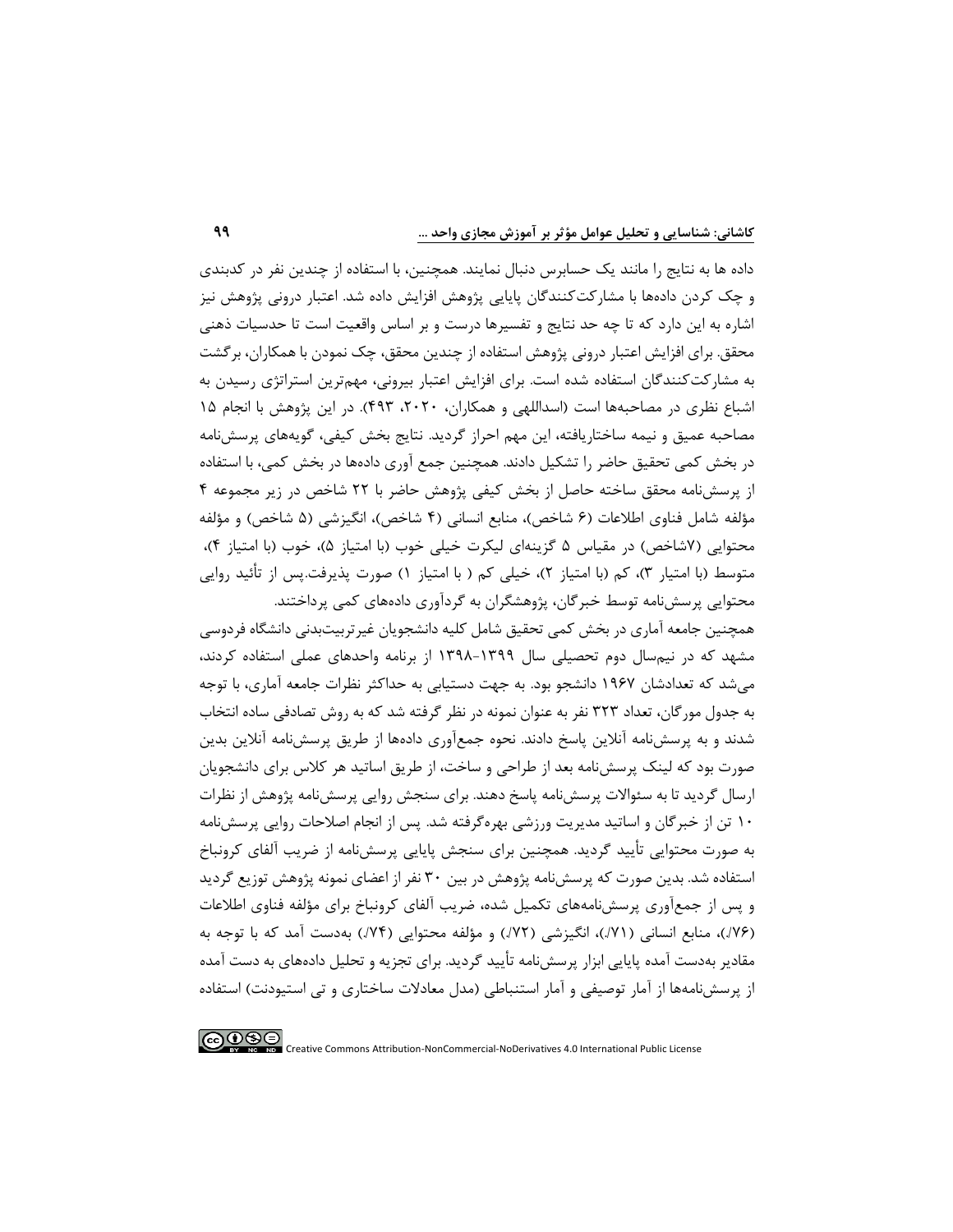شد. همچنین برای بررسی نرمال بودن متغیرهای پژوهش از آزمون کلوموگروف اسمیرنوف )S-K ) بهره گرفته شد. برای تجزیه و تحلیل دادهها نیز از نرمافزارهای 25SPSS و 8.5 Lisrel استفاده شد.

### **نتایج**

### **آمار توصیفی**

افراد مشارکتکننده در بخش کیفی پژوهش شامل 11 مرد و 4 زن بود که بیشتر افراد در این بخش دارای تحصیلات دکتری تخصصی (۶۷ درصد) و مابقی افراد (۳۳ درصد) دانشجویان دکتری در گرایشهای مختلف تربیت بدنی و علوم ورزشی در دانشگاه فردوسی مشهد بودند. همچنین بیشتر افراد مشارکت کننده در این بخش دارای سن بیشتر از ۳۵ سال (۷۲ درصد) بودند. یافتههای تحقیق در بخش کمی پژوهش نشان داد که 47 درصد از شرکت کنندگان در این بخش را مردان و 53 درصد را زنان تشکیل دادند. همچنین 80 درصد از آنها مجرد و 20 درصد متأ هل بودند. ضمن این که میزان آشنایی با رایانه برای 65 درصد از کاربران خوب گزارش شد. یافتههای تحقیق نشان داد بیش از 10 درصد از آنها بیش از 10 ساعت در روز، 45 درصد از آنها بین 5 تا 10 ساعت، 25 درصد بین 2 تا 5 ساعت و نهایتاً 10 درصد از آنها کمتر از 2 ساعت در روز را صرف استفاده از اینترنت نمودهاند. از دیگر نتایج این تحلیل، میتوان به استفاده همزمان تقریباً 85 درصد از افراد از شبکه های تلگرام، اینستاگرام و واتساپ اشاره کرد. بقیه افراد از دیگر شبکههای اجتماعی همانند توییتر، فیسبوک و غیره استفاده میکردند. نکته آخر اینکه 26 درصد از کاربران درخواست برگزاری کالس به صورت مجازی، 64 درصد درخواست برگزاری کالس به صورت حضوری و 18 درصد نیز درخواست برگزاری به صورت ترکیبی نمودند.

در ادامه یافتههای پژوهش در بخش کیفی، با استفاده از تحلیل همزمان فرآیند کدگذاری و پس از انجام مصاحبهها، آثار شیوع ویروس کرونا بر آموزش مجازی واحد تربیتبدنی عمومی از طریق کدگذاری باز و محوری شناسایی شدند. در مرحله پس از فرآیند کدگذاری باز، فرآیند کدگذاری محوری صورت گرفت و در نتیجه شاخصهای نهایی در ۴ عامل محوری (بعد) طبقهبندی شدند که در جدول شماره 2 قابل مشاهده است: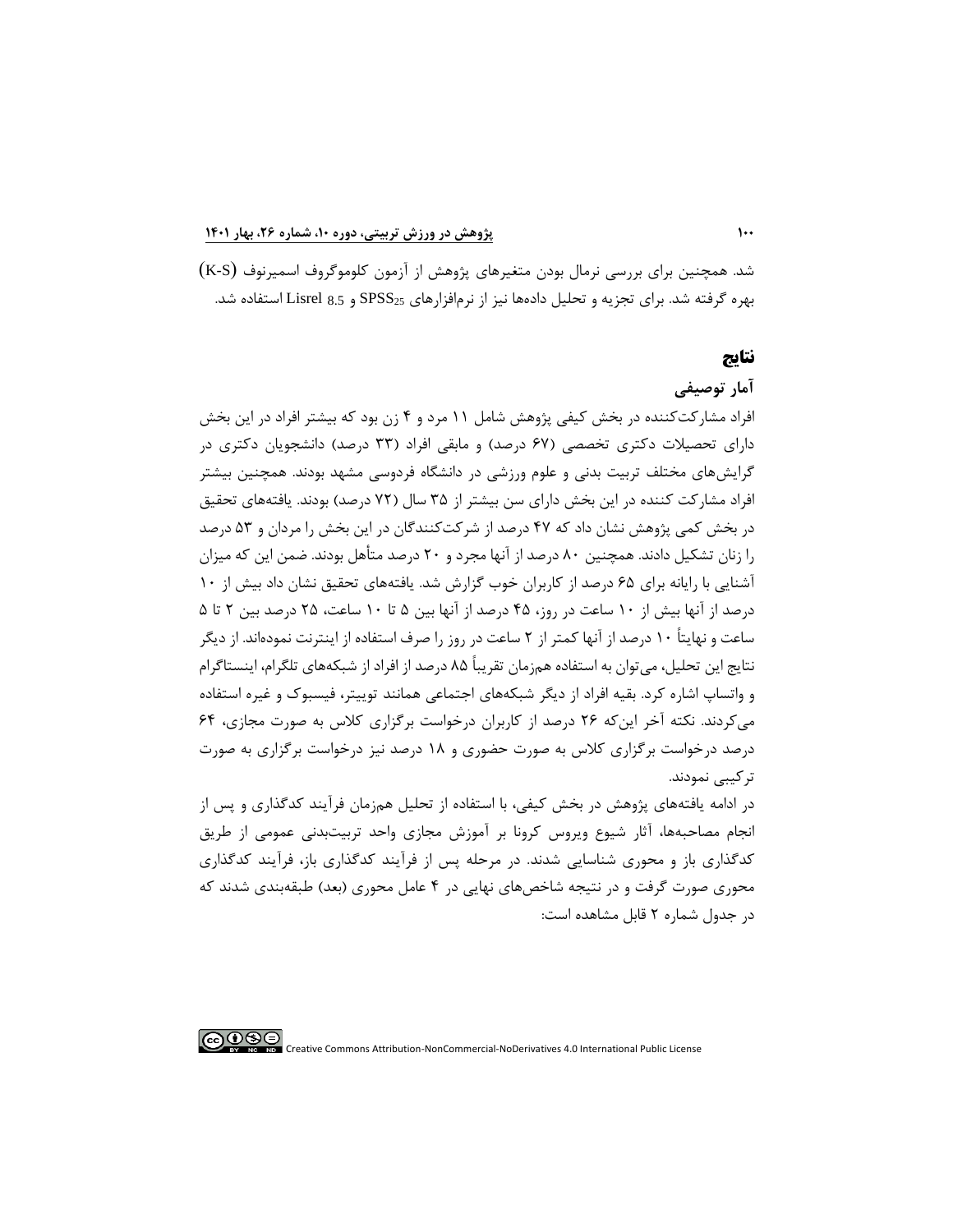**کاشانی: شناسا يی و تحلیل عوامل مؤثر بر آموزش مجازی واحد ...** 

| منبع                                   | <i>דנ</i> ט - <i>ד</i> י יידי<br>ر ن<br>شاخصها                       | اىعاد   |
|----------------------------------------|----------------------------------------------------------------------|---------|
| مصاحبه                                 | وضعیت دسترسی به اینترنت                                              |         |
| مصاحبه                                 | قابلیت دسترسی به برنامه کاربردی تربیت بدنی                           |         |
| مصاحبه                                 | استفاده مناسب و راحت از برنامه کاربردی تربیت بدنی                    |         |
| مصاحبه                                 | مفید بودن ارائه "راهنمای استفاده از سیستم" و "راهنمای تصویری حرکات"  | فناوري  |
| مصاحبه                                 | پشتیبانی مسائل فنی توسط تیم طراح                                     | اطلاعات |
| جفرسون و آرنولد<br>$(1 \cdot \cdot 9)$ | برقراری ارتباط بین اساتید و دانشجویان                                |         |
| مصاحبه                                 | میزان آشنایی با برنامه کاربردی تربیت بدنی                            |         |
| مصاحبه                                 | وضعیت آموزش حرکات از طریق اساتید به دانشجویان                        |         |
| مصاحبه                                 | میزان نظارت اساتید بر اجرای تمرینات                                  | منابع   |
|                                        | قابلیت آمادهسازی دانشجویان به منظور انجام حرکات ورزشی در برنامه      | انسانى  |
| مصاحبه                                 | كاربردى تربيتبدنى                                                    |         |
| نکای کی (۲۰۱۱)                         | به لحاظ میزان پذیرش و مقبولیت برنامه کاربردی تربیتبدنی               |         |
| مصاحبه                                 | از نظر قابلیت اجرایی بودن برنامه کاربردی تربیتبدنی در منزل           |         |
| مصاحبه                                 | لذت بخش بودن برنامه كاربردى تربيتبدنى                                | انگیزشی |
| مصاحبه                                 | مفید و مؤثر بودن بازخورد مربیان بر تمرینات                           |         |
| نکای کی (۲۰۱۱)                         | میزان استقبال از برنامه کاربردی تربیت بدنی                           |         |
| مصاحبه                                 | وضعيت برنامه كاربردي تربيت بدني را از لحاظ نوع، كميت و كيفيت تمرينات |         |
| مصاحبه                                 | وقت در نظر گرفته شده برای اجرای تمرینات (متناسب با تعداد واحد درس    |         |
|                                        | تربيت بدني)                                                          |         |
| مصاحبه                                 | وضعیت برنامه تربیت بدنی نسبت به رعایت استانداردهای ورزشی مربوط به    |         |
|                                        | فاكتورهاى جسمانى                                                     | محتوايي |
| مصاحبه                                 | محتوای برنامه کاربردی تربیتبدنی با نظم و ترتیب و توالی منطقی         |         |
| مصاحبه                                 | قابلیت انجام حرکات ورزشی برای دانشجویان در برنامه کاربردی تربیت بدنی |         |
| مصاحبه                                 | تناسب محتوای برنامه کاربردی تربیتبدنی با اهداف درس و سرفصلهای        |         |
|                                        | اموزشی                                                               |         |
| مصاحبه                                 | رعایت فاصله زمانی ٢۴ ساعت برای ثبت تمرینات                           |         |

**جدول -2 استخراج کدهای محوری ثانويه )ابعاد/مؤلفهها( و شاخصها** 

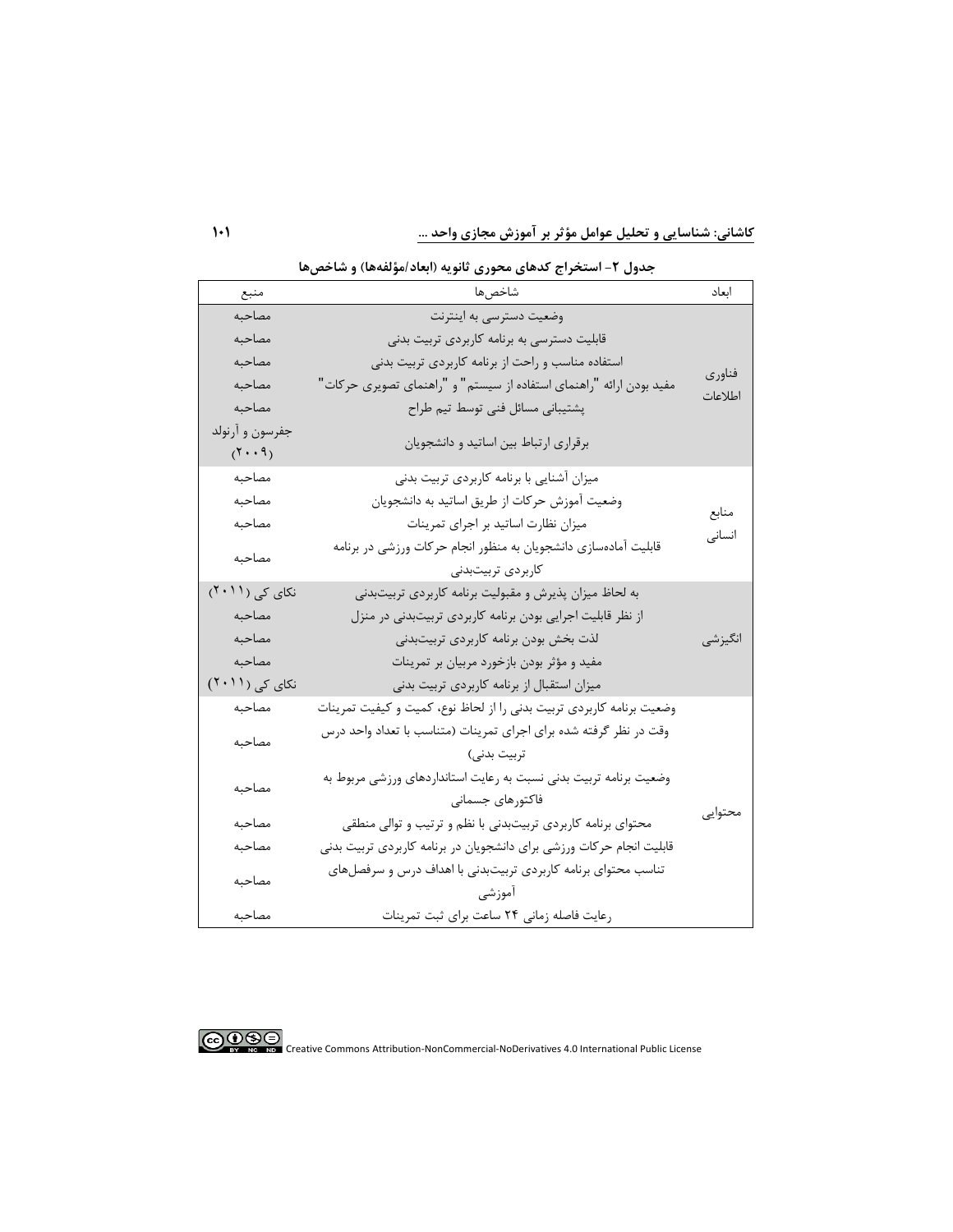در ادامه در بخش کمی پژوهش ، نتایج حاصل از آزمون کولموگروفـاسمیرنوف در جدول شماره 3 ارائه گردیده است.

| مقادير معناداري | مقادير آماره Z | متغير          | رديف |
|-----------------|----------------|----------------|------|
| 0.086           | 1.702          | فناوري اطلاعات |      |
| 0.075           | 1.713          | منابع انسانى   |      |
| 0.121           | 1.906          | محتوايي        |      |
| 0.095           | 1.985          | انگیزشی        |      |

**جدول -3 نتايج حاصل از آزمون کولموگروف-اسمیرنوف** 

مقدار آماره آزمون در مورد متغیرهای تحقیق در سطح خطای ،0/05 بیشتر از مقدار بحرانی است. بنابراین نرمال بودن دادهها تأیید میشود. لذا با توجه به نرمال بودن توزیع متغیر میتوان از آزمونهای پارامتریک استفاده کرد.

**بررسی مدلهای اندازهگیری متغیرهای پژوهش**

در ادامه، به بحث مدلهای اندازهگیری متغیرهای پژوهش پرداخته میشود. با توجه به نظر اساتید و خبرگان مشارکتکننده در تحقیق و توافق نظر در مورد سئوالات در طیفهای دستهبندی شده، پیشنهاد تحلیل عاملی داده شد و این کار با بهرهمندی از روش تحلیل عاملی تأییدی انجام شده است. نتایج تحلیل عاملی تأییدی متغیرهای پژوهش نشان میدهد تمام مدلهای اندازهگیری و همة اعداد و پارامترهای مدل مناسب و معنادار هستند. با توجه به اینکه تمام بارهای عاملی در تمام ابعاد بزرگتر از 0/5 است میتوان پذیرفت که عاملها و شاخصهای مستخرج از آنها از کفایت مناسبی برخوردار هستند. شکلهای 1 و 2 نتایج تحلیل عاملی تأییدی را نشان میدهد. همانطور که مشاهده می شود، ابعاد از نظر شاخص های تناسب، در وضعیت مناسبی هستند.

∣⊚⊕⊕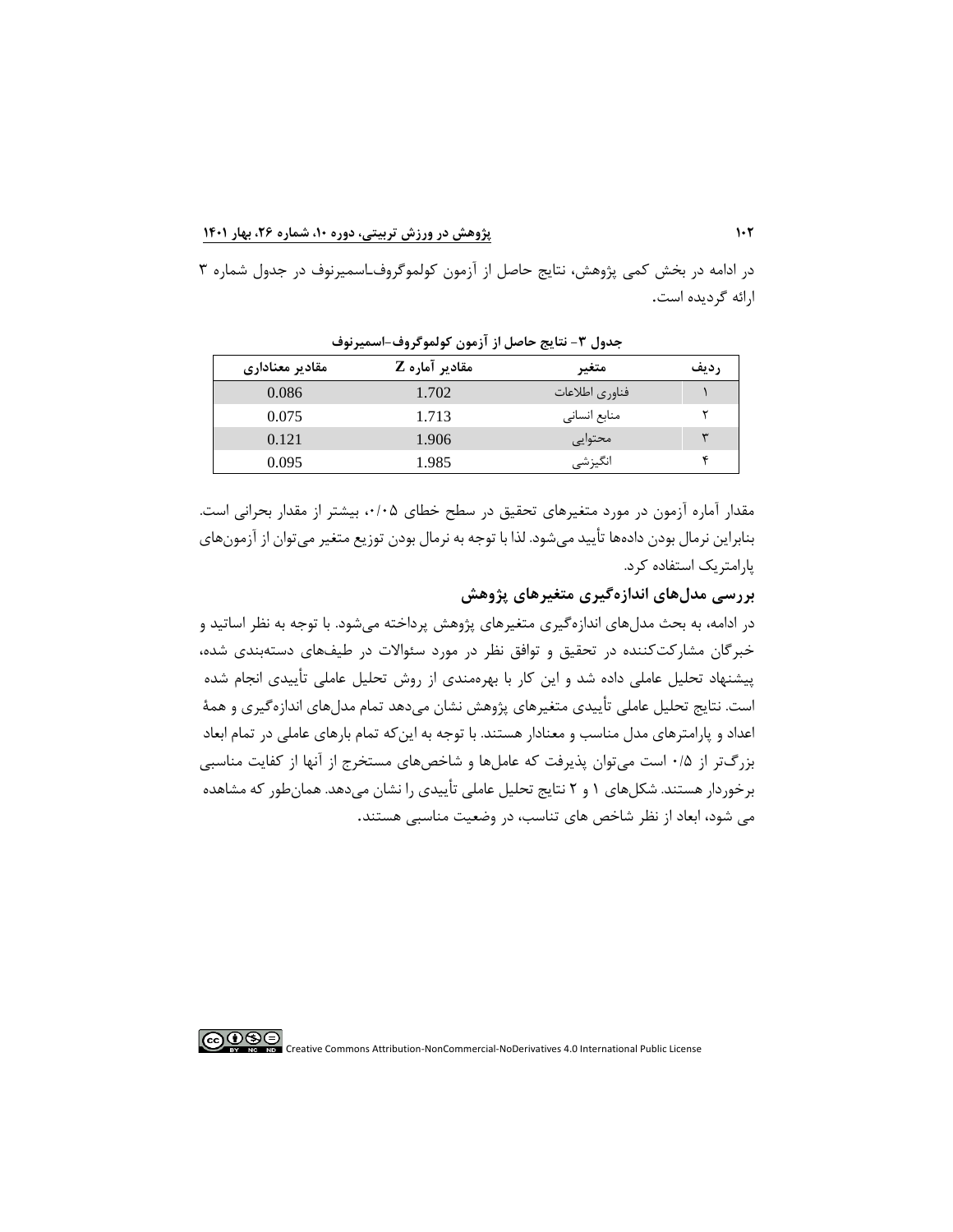**کاشانی: شناسا يی و تحلیل عوامل مؤثر بر آموزش مجازی واحد ...** 

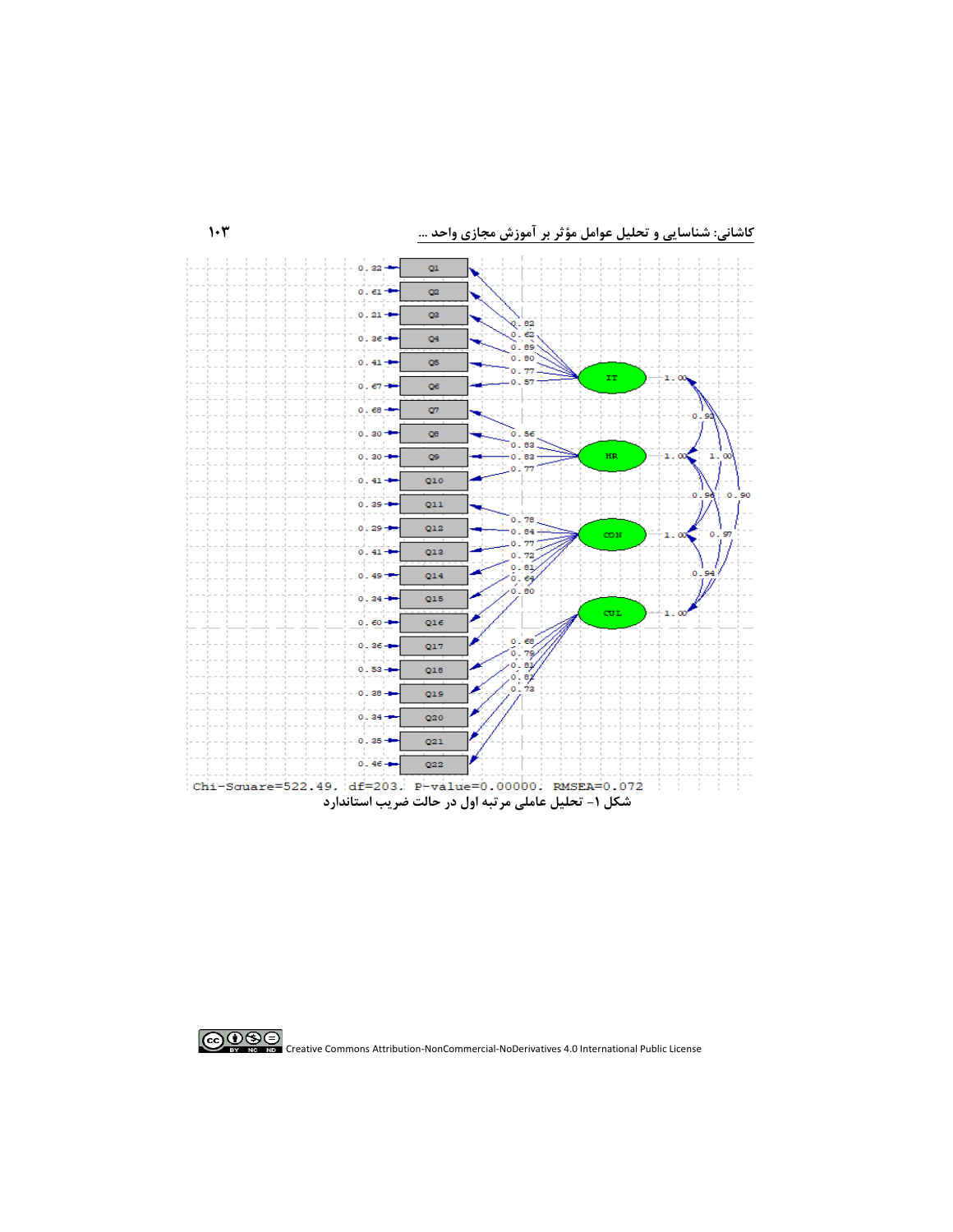

### **بررسی شاخصهای برازش مدل**

شاخصهای برازش در جدول 4 نشان داده شده است. شاخص خیدو اختالف میان مدل و دادهها را نشان میدهد. لذا هر چه مقدار آن کمتر باشد حاکی از اختالف کمتر بین ماتریس و اریانسـکواریانس نمونه و ماتریس واریانسـ کواریانس حاصل از مدل است. به جهت اینکه این شاخص تحت تأثیر تعداد نمونه قرار میگیرد؛ لذا از تقسیم این شاخص بر درجة آزادی استفاده میشود. شاخص میانگین مجذور خطاهای مدل ) RMSA )از شاخصهای مهم در برازش مدل است. این شاخص بر اساس خطاهای مدل ساخته میشود و هر چه کمتر باشد، بهتر است. شاخص نیکویی برازش )GFI )نشان دهندة

 $\bigodot_{\tiny{\begin{array}{l} N\mid\mathcal{B}\mid\mathcal{B}\mid\mathcal{B}\mid\mathcal{B}\mid\mathcal{B}\mid\mathcal{B}\mid\mathcal{B}\mid\mathcal{B}\mid\mathcal{B}\mid\mathcal{B}\mid\mathcal{B}\mid\mathcal{B}\mid\mathcal{B}\mid\mathcal{B}\mid\mathcal{B}\mid\mathcal{B}\mid\mathcal{B}\mid\mathcal{B}\mid\mathcal{B}\mid\mathcal{B}\mid\mathcal{B}\mid\mathcal{B}\mid\mathcal{B}\mid\mathcal{B}\mid\mathcal{B}\mid\mathcal{B}\mid\mathcal{B}\mid\mathcal{B}\mid\mathcal{B}\mid$ Creative Commons Attribution-NonCommercial-NoDerivatives 4.0 International Public License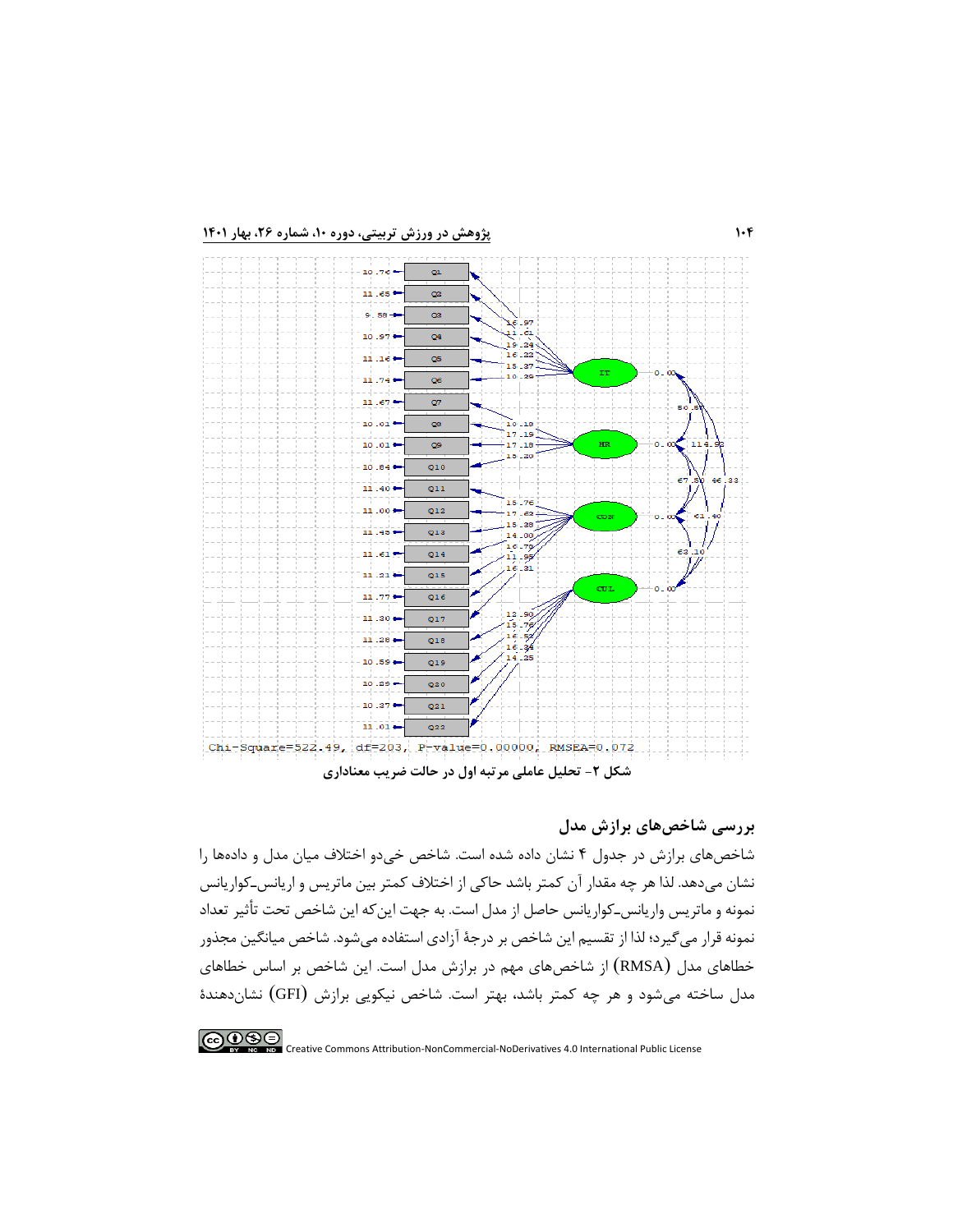اندازهای از مقدار نسبی واریانس ها و کواریانسها است که توسط مدل تعیین میشود و هر چه بیشتر باشد بهتر است. شاخص )AGFI )همان نیکویی برازش است که با در نظر گرفتن درجة آزادی تعدیل شده است. شاخص نرم شدهی برازندگی ) NFI )یکی دیگر از شاخصهای برازش مدل است که مقادیر باالی آن بهتر است.

| حد مجاز         | مقدار | نام پارامتر                      |
|-----------------|-------|----------------------------------|
| کوچکتر از 3     | 2.57  | نسبت کای اسکوئر به درجه آزادی    |
| بزرگتر از 0.9   | 0.94  | شاخص برازش غيرنرم (NNFI)         |
| $0.9$ بزرگتر از | 0.93  | شاخص برازش تطبيقي (CFI)          |
| بزرگتر از 0.9   | 0.94  | شاخص برازش افزايشي (IFI)         |
| بزرگتر از 0.9   | 0.92  | شاخص برازندگی (GFI)              |
| بزرگتر از 0.9   | 0.90  | شاخص برازندگی تعدیل یافته (AGFI) |

**جدول -4 اطالعات مربوط برازش کلی مدل تحقیق** 

مقایسه میان مقدار شاخصها با حد مجاز در نظر گرفته شده برای آنها، نشاندهنده برازش مدل در نظر گرفته شده برای متغیرها با دادههای جمعآوری شده است. جدول شماره ۵ خروجی نتایج حاصل از میانگین و انحراف معیار شاخصها را نشان میدهد.

|           | فاصله اطمينان %۹۵ |         | آماره آزمون= ۳ |               | مؤلفه ها             |
|-----------|-------------------|---------|----------------|---------------|----------------------|
| كمينه     | بيشينه            | آماره t | سطح معناداري   | تفاوت ميانگين |                      |
| $-0.0495$ | 0.1826            | 3.433   | 0.001          | 0.116         | مؤلفه فناوري اطلاعات |
| 0.1861    | 0.3329            | 6.959   | 0.000          | 0.259         | مؤلفه منابع انسانى   |
| 0.0124    | 0.0772            | 3.129   | 0.034          | 0.220         | مؤلفه انگیزشی        |
| $-0.1369$ | $-0.0648$         | 1.735   | 0.120          | $-0.136$      | مؤلفه محتوايي        |

جدول **۵- آزمون t تک نمونه ای بررسی وضعیت موجود مؤلفههای تحقیق** 

 $\bigcirc$   $\bigcirc$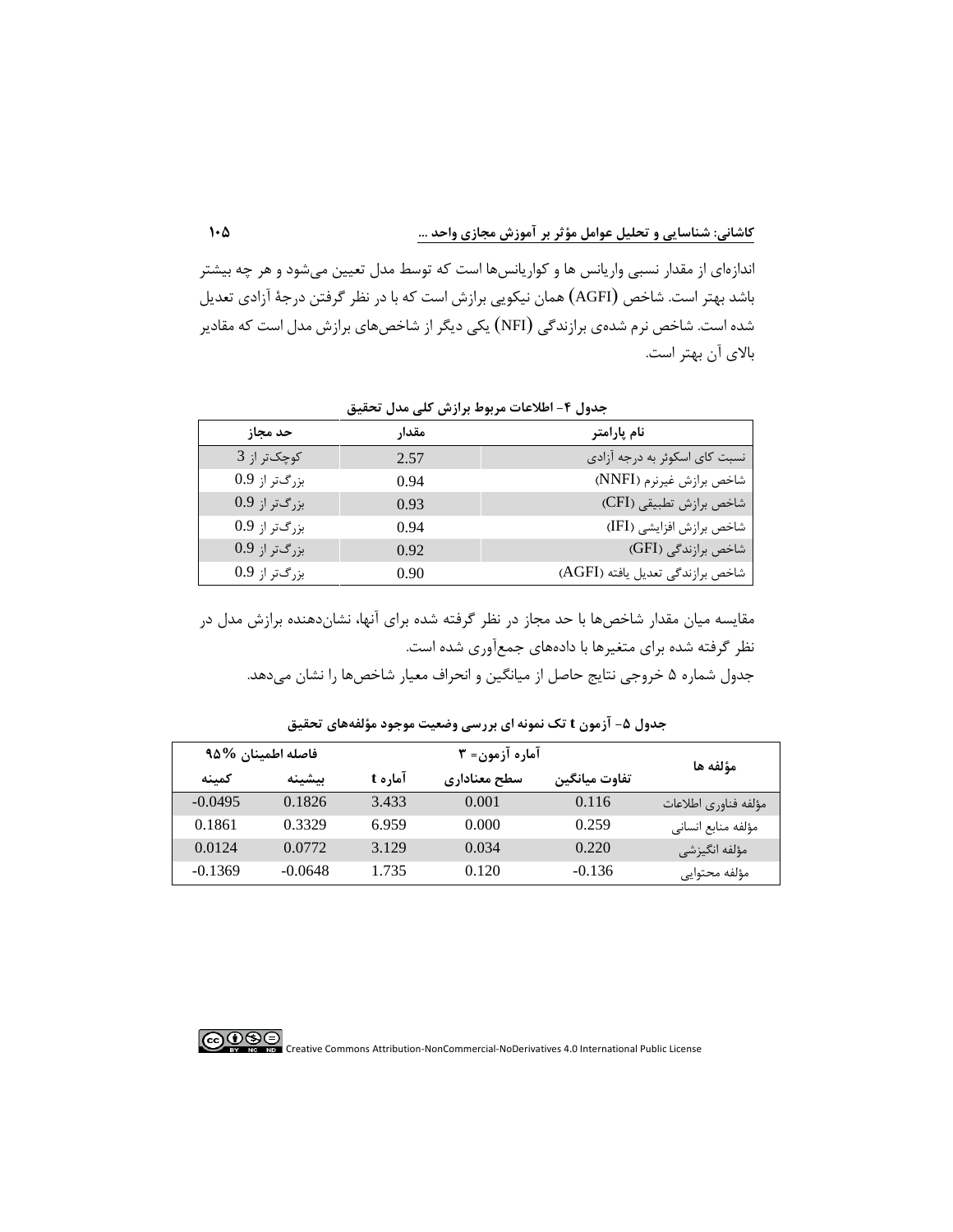با توجه به اینکه طیف پاسخگویی یک تا پنج بوده است، میانگین آنها 2/5 می شود. از سوی دیگر، در جهت افزایش کیفیت میانگینها، در این تحقیق، میانگین 3 به عنوان حداقل وضعیت مطلوبیت رو نشان میدهد. بنابراین، با توجه به جدول شماره ۵، مؤلفه فناوری اطلاعات برنامه واحد عملی درس تربیت بدنی دانشگاه فردوسی مشهد از وضعیت مطلوبی جهت اجرای آموزش های مجازی برخوردار است.

|          | آماره آزمون= 3  |                  |                                                                        |
|----------|-----------------|------------------|------------------------------------------------------------------------|
| آماره t  | سطح<br>معناداري | تفاوت<br>مبانگین | شاخص                                                                   |
|          |                 |                  |                                                                        |
| 12.198   | 00.000          | 0.555            | وضعیت دسترسی به اینترنت                                                |
| $-0.651$ | 0.561           | 0.031            | قابلیت دسترسی به برنامه کاربردی تربیت بدنی                             |
| 0.527    | 0.599           | 0.028            | استفاده مناسب و راحت از برنامه كاربردى تربيت بدنى                      |
| 0.904    | 0.367           | 0.041            | مفید بودن ارائه "راهنمای استفاده از سیستم" و "راهنمای<br>تصويري حركات" |
| 2.540    | 0.012           | 0.131            | پشتیبانی مسائل فنی توسط تیم طراح                                       |
| $-0.557$ | 0.578           | $-0.028$         | برقراری ارتباط بین اساتید و دانشجویان                                  |

**جدول -6 آزمون t تک نمونه ای بررسی وضعیت موجود برای شاخصهای مؤلفه فناوری اطالعات** 

با توجه به جدول 6 میتوان ادعا نمود که قابلیت دسترسی برنامه تربیت بدنی، استفاده مناسب و راحت از برنامه، مفید بودن "راهنمای استفاده از سیستم"، "راهنمای تصویری حرکات" و برقراری ارتباط بین اساتید و دانشجویان در وضعیت مطلوبی قرار نداشته و در مقابل وضعیت دسترسی به اینترنت و پشتیبانی مسائل فنی توسط تیم طراح در وضعیت مطلوبی قرار داشته اند. همچنین، نتایج جدول 7 حاکی از بزرگتر بودن آمارة آزمون از آماره استاندارد )1/96( برای مؤلفة منابع انسانی است. بنابراین میتوان گفت که مقادیر به دست آمد در ناحیه بحرانی واقع نشده است و فرض صفر رد میشود و بر همین اساس فرض مقابل تأیید میگردد. یعنی در شرایط فعلی و با توجه به آموزش های در حال اجرا، مؤلفة منابع انسانی از وضعیت مطلوبی برخوردار میباشند.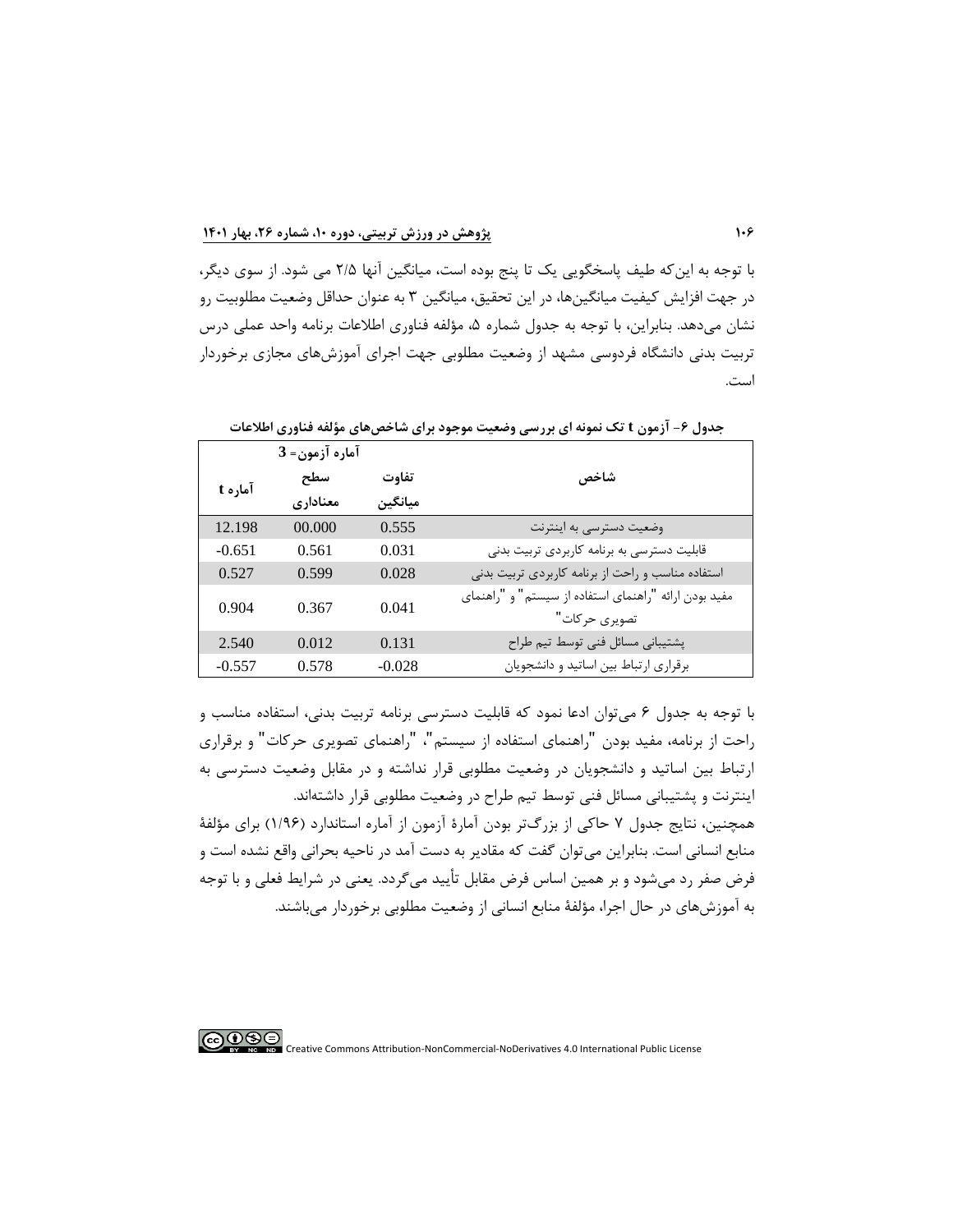| د، سو   | ם יכי ד  |         | י־נטי ע־נט־                                           |
|---------|----------|---------|-------------------------------------------------------|
|         | آماره    |         |                                                       |
|         | آزمون= 3 |         | شاخص                                                  |
|         | سطح      | تفاوت   |                                                       |
| آماره t | معناداري | ميانگين |                                                       |
| 0.205   | 0.838    | 0.010   | میزان آشنایی با برنامه کاربردی تربیت بدنی             |
| 7.166   | 0.000    | 0.300   | وضعیت آموزش حرکات از طریق اساتید به دانشجویان         |
| 2.779   | 0.006    | 0.148   | میزان نظارت اساتید بر اجرای تمرینات                   |
| 11.09   | 0.000    | 0.579   | قابلیت آمادهسازی دانشجویان به منظور انجام حرکات ورزشی |
|         |          |         | در برنامه کاربردی تربیت بدنی                          |

**جدول -7 آزمون t تک نمونهای بررسی وضعیت موجود برای شاخص های مؤلفه منابع انسانی** 

با توجه به جدول 7 می توان ادعا نمود که میزان آشنایی با برنامه تربیت بدنی در وضعیت مطلوبی قرار نداشته و در مقابل وضعیت آموزش حرکات از طریق اساتید به دانشجویان، میزان نظارت اساتید بر اجرای تمرینات و قابلیت آمادهسازی دانشجویان به منظور انجام حرکات ورزشی در برنامه در وضعیت مطلوبی قرار داشته اند.

از سوی دیگر، با توجه به جدول شماره ۸، مؤلفه محتوایی برنامه واحد عملی درس تربیت بدنی دانشگاه فردوسی مشهد از وضعیت مطلوبی جهت اجرای آموزش های مجازی برخوردار نیست.

| آماره t  | آماره آزمون= 3<br>سطح معنادارى | تفاوت ميانگين | شاخص                                                                                     |
|----------|--------------------------------|---------------|------------------------------------------------------------------------------------------|
| $-1.193$ | 0.234                          | $-0.055$      | وضعيت برنامه كاربردي تربيت بدني را از لحاظ<br>نوع ،كميت و كيفيت تمرينات                  |
| 3.774    | 0.000                          | $-0.176$      | وقت در نظر گرفته شده برای اجرای تمرینات<br>(متناسب با تعداد واحد درس تربيت بدني)         |
| 0.201    | 0.840                          | 0.010         | وضعیت برنامه تربیت بدنی نسبت به رعایت<br>استانداردهای ورزشی مربوط به فاکتورهای<br>جسمانى |

**جدول -8 آزمون t تک نمونهای بررسی وضعیت موجود برای شاخصهای مؤلفه محتوايی** 

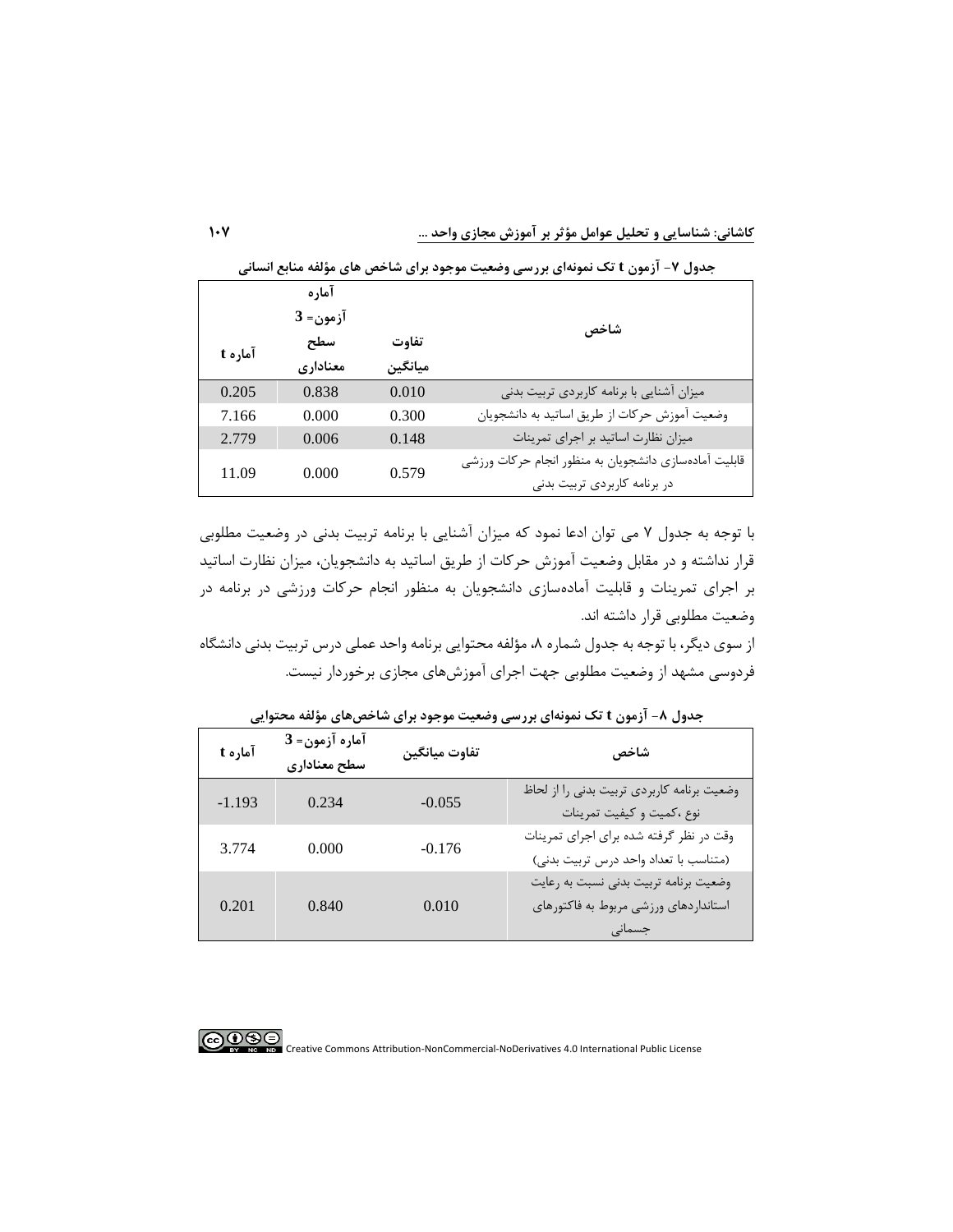| آماره t  | آماره آزمون= 3<br>سطح معنادارى | تفاوت ميانگين | شاخص                                                                    |
|----------|--------------------------------|---------------|-------------------------------------------------------------------------|
| $-7.735$ | 0.000                          | $-0.355$      | محتوای برنامه کاربردی تربیتبدنی با نظم و<br>ترتیب و توالی منطقی         |
| $-1.618$ | 0.107                          | $-0.076$      | قابلیت انجام حرکات ورزشی برای دانشجویان در<br>برنامه كاربردي تربيت بدنى |
| $-1.264$ | 0.207                          | $-0.059$      | تناسب محتوای برنامه کاربردی تربیتبدنی با<br>اهداف درس و سرفصلهای آموزشی |
| $-5.006$ | 0.000                          | $-0.248$      | رعايت فاصله زمانى٢۴ ساعت براى ثبت تمرينات                               |

**جدول -8 آزمون t تک نمونهای بررسی وضعیت موجود برای شاخصهای مؤلفه محتوايی** 

با توجه به جدول 8 می توان ادعا نمود که وضعیت برنامه تربیت بدنی از لحاظ نوع ،کمیت و کیفیت تمرینات، وضعیت برنامه تربیت بدنی نسبت به رعایت استانداردهای ورزشی، محتوای برنامه با نظم و ترتیب و توالی منطقی، قابلیت انجام حرکات ورزشی برای دانشجویان در برنامه تربیت بدنی ، تناسب محتوای برنامه با اهداف درس و سرفصلهای آموزشی و رعایت فاصله زمانی 24 ساعت برای ثبت تمرینات در وضعیت مطلوبی قرار نداشته و این در حالیست که از نظر متخصصین علوم ورزشی رعایت این فاصله زمانی بین تمرینات کافی و الزم است و در مقابل وقت اختصاص داده شده از طرف کاربران )متناسب با تعداد واحد درس تربیت بدنی ( در وضعیت مطلوبی قرار داشته است. با توجه به جدول شماره ،9 مؤلفه انگیزشی برنامه کاربردی واحد عملی درس تربیت بدنی دانشگاه فردوسی مشهد از وضعیت مطلوبی جهت اجرای آموزش های مجازی برخوردار است.

<u> @®®</u>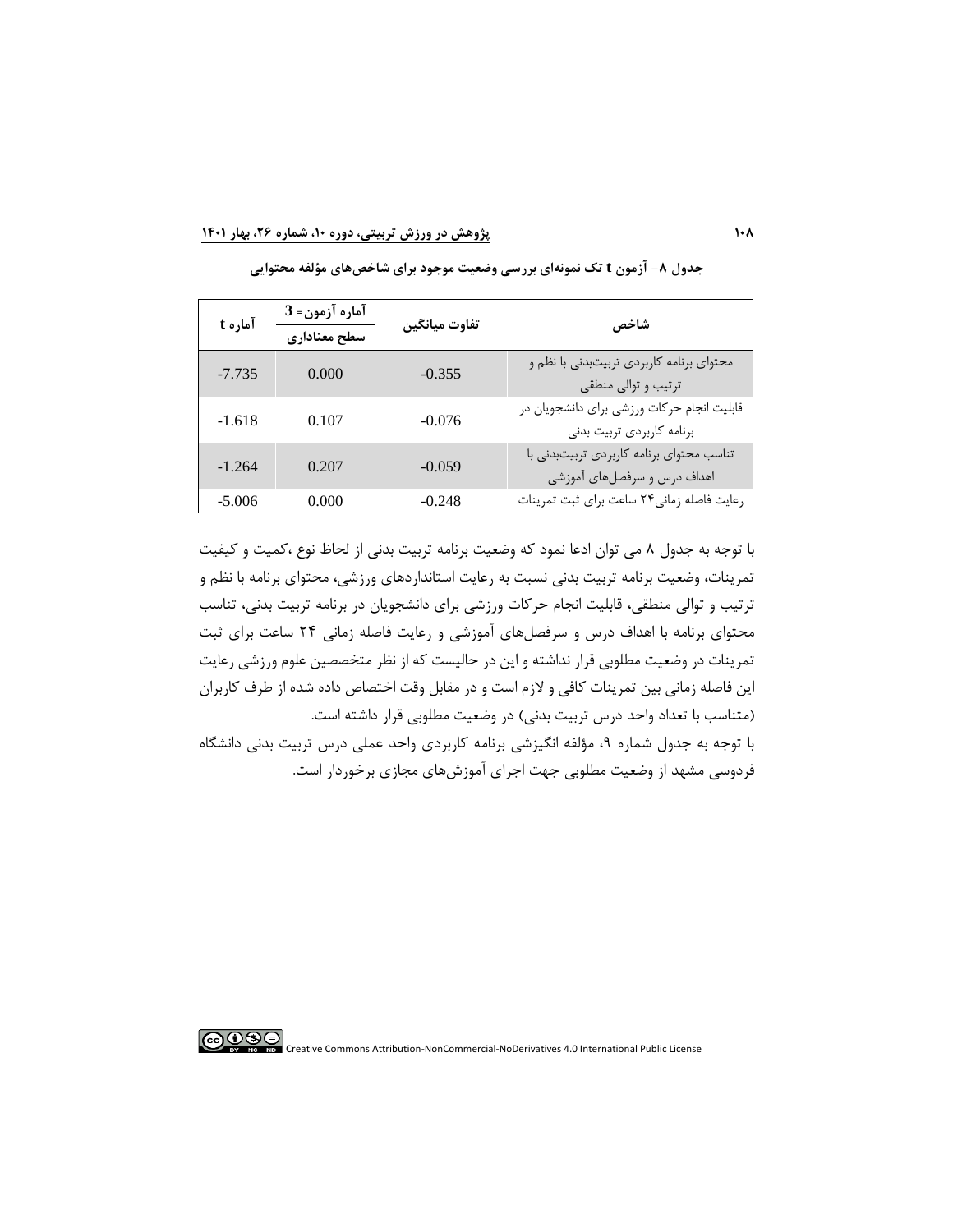**کاشانی: شناسا يی و تحلیل عوامل مؤثر بر آموزش مجازی واحد ...** 

|          | آماره آزمون= 3 |               |                                                               |
|----------|----------------|---------------|---------------------------------------------------------------|
| آماره t  | سطح معنادارى   | تفاوت ميانگين | مؤلفه                                                         |
| $-5.575$ | 0.000          | $-0.279$      | به لحاظ میزان پذیرش و مقبولیت برنامه کاربردی<br>تربيتبدنى     |
| $-4.463$ | 0.000          | $-0.210$      | از نظر قابلیت اجرایی بودن برنامه کاربردی تربیتبدنی در<br>منزل |
| $-1.938$ | 0.054          | 0.103         | لذت بخش بودن برنامه كاربردى تربيتبدنى                         |
| $-6.023$ | 0.000          | $-0.286$      | مفید و مؤثر بودن بازخورد مربیان بر تمرینات                    |
| 5.166    | 0.000          | 0.286         | میزان استقبال از برنامه کاربردی تربیت بدنی                    |

**جدول -9 آزمون t تک نمونهای بررسی وضعیت موجود برای شاخصهای مؤلفه انگیزشی** 

با توجه به جدول 9 میتوان ادعا نمود که وضعیت برنامه کاربردی تربیت بدنی لحاظ میزان پذیرش و مقبولیت آن توسط دانشجو، از نظر قابلیت اجرایی بودن آن در منزل، لذت بخش بودن برنامه و مفید و مؤثر بودن بازخورد مربیان بر تمرینات در وضعیت مطلوبی قرار نداشته و در مقابل میزان استقبال کاربران برنامه کاربردی تربیت بدنی در وضعیت مطلوبی قرار داشتهاند.

### **بحث و نتیجه گیری**

بهواسطه شیوع کرونا، کالسهای حضوری دانشگاهها در کشورهای درگیر این بیماری تعطیل شدند و همه اقدام به ارائه آموزش از راه دور کردند؛ اینترنت، گوشی هوشمند، لپتاب و کامپیوتر از ابزارهای مهم این روزها برای برقراری کالسهای مدارس و دانشگاههاست که در ایران هم از این طریق، آموزش به دانشجویان در حال اجرا است. در این بین دانشگاه فردوسی مشهد نیز همانند دیگر دانشگاههای کشور مبادرت به تهیه نرم افزارهای مختلفی نمود که یکی از این برنامهها، طراحی سامانه مربوط به درس تربیت بدنی و ورزش است. با عنایت به نوپا بودن این نرمافزار، محققین سعی نمودند تا ب ا شناسایی عوامل مؤثر به برگزاری هر چه بهتر کالس های تربیتبدنی به صورت مجازی کمک کنند. لذا هدف اصلی از انجام پژوهش حاضر شناسایی و مدلسازی عوامل مؤثر بر آموزش مجازی واحد تربیت بدنی دانشجویان غیر تربیت بدنی دانشگاه فردوسی مشهد در دوران شیوع ویروس کرونا بود. با عنایت به نتایج در بخش کیفی پژوهش که با استفاده از مصاحبه و مطالعات کتابخانهای انجام شد در نهایت، چهار مؤلفه فناوری اطالعات، نیروی انسانی، انگیزشی و محتوایی به عنوان عوامل مؤثر بر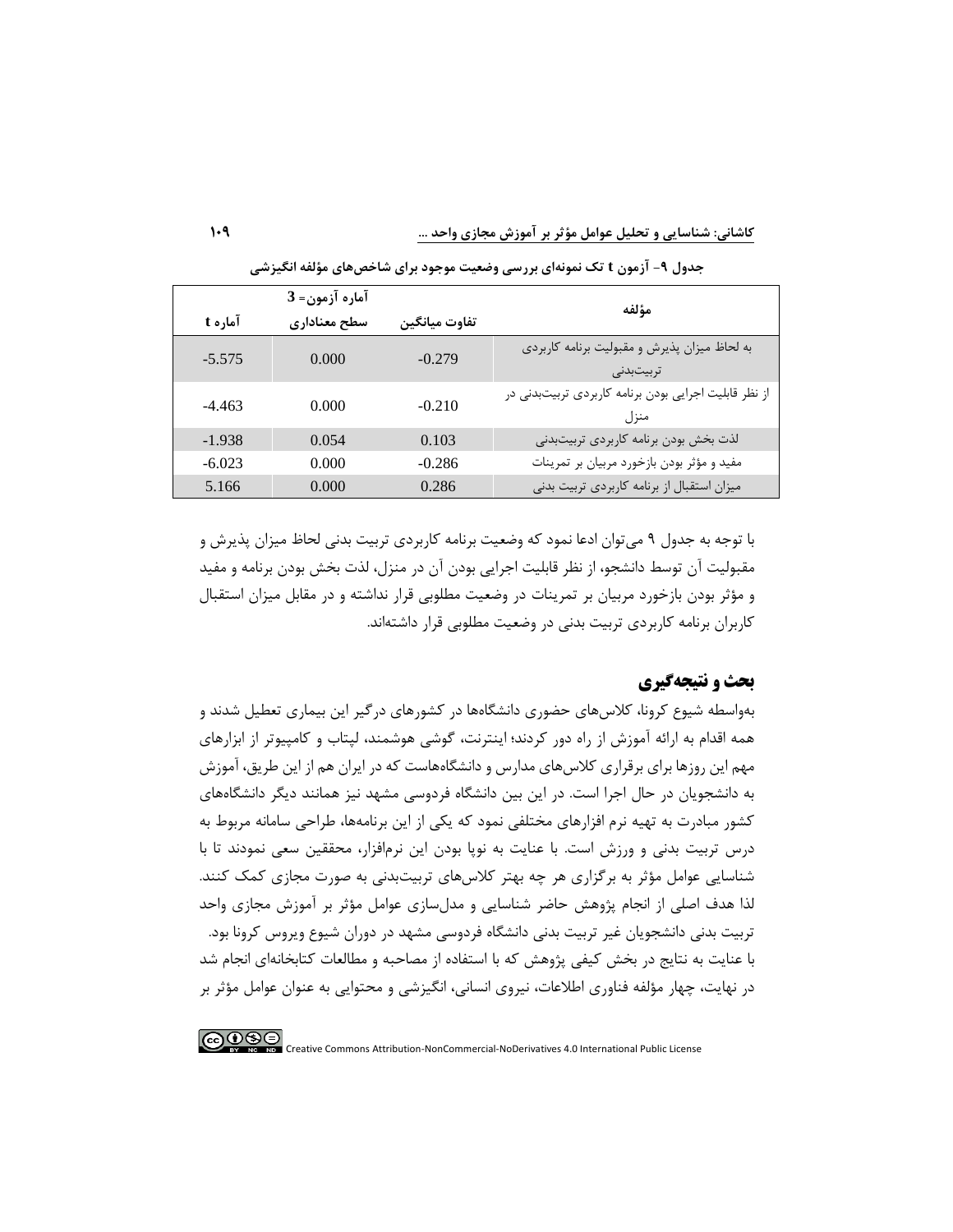برگزاری کالس های مجازی تربیت بدنی شناسایی شدند. اسمعیلنیا، کوهستانی و معقول )2019(، کریمیان و فرخی )2018( و جزینی )2018( نیز در پژوهشهای خود، مؤلفه فناوری اطالعات، نیروی انسانی، انگیزشی و محتوایی را به عنوان عوامل اثرگذار بر آموزش الکترونیک معرفی کردند. با عنایت به نتایج حاصل از پژوهش مشخص شد که مؤلفه فناوری اطالعات از عوامل مهم و بسیار اثرگذار بر برگزاری کالس های مجازی تربیت بدنی است به طوری که با فراهم نبودن این عامل شرایط و زمینه برای پیادهسازی این نوع کالسها عمالً فراهم نخواهد شد. با نظرسنجی به عمل آمده مشخص شد که نمونه پژوهش وضعیت دسترسی به اینترنت و پشتیبانی مسائل فنی تیم طراح سامانه تربیت بدنی را مثبت و مطلوب ارزیابی کردند. پر واضح است امروزه دسترسی به اینترنت در بین دانشجویان یک امر عادی است و با توجه به اینکه بیشتر دانشجویان به یکی از وسایل الکترونیکی نظیر موبایل و لپتاب دسترسی دارند، این موضوع را تأیید میکند که به اینترنت هم دسترسی داشته باشند. مزایای بیشمار اینترنت در زمینة پژوهش، آموزش و ارتباطات، دانشگاهها و مؤسسههای آموزش عالی را ترغیب کرده است تا زمینه دسترسی به این شبکه عظیم را برای اعضا و دانشجویان خود فراهم سازند و به توسعة استفاده از آن بپردازند. دسترسی به منابع اطالعاتی و یافتههای علمی، اشتراک دانش، ارتباطهای علمی بین دانشمندان، آموزش از راه دور، دسترسی به کتابخانههای مجازی و مواردی دیگر از طریق اینترنت باعث شده است که این شبکه بیش از آنچه در ابتدا تصور میشد، اهمیت یابد. همچنین پشتیبانی به موقع و تمام وقت طراحان سامانه تربیتبدنی از این برنامه یکی از مزیتهایی بود که افراد شرکت کنده در پژوهش بر روی آن اتفاق نظر داشتند. الهابب و روولی )2018( نیز در پژوهش خود سهولت دسترسی به سامانه و پشتیبانی از سامانههای آموزش مجازی را از عوامل اثرگذار بر آموزش مجازی بیان کردند. در کنار این موارد قابلیت دسترسی به برنامه تربیتبدنی، استفاده مناسب و راحت از برنامه، مفید بودن راهنمای استفاده از سیستم، راهنمای تصویری حرکات و در نهایت برقراری ارتباط بین اساتید و دانشجو از مواردی بود که در نظر افراد از وضعیت مطلوب و قابل قبولی برخوردار نبود. به گفته جفرسون و آرنولد )2009( تعامل دوطرفه استاد و دانشجو در حین برگزاری کالس از عوامل مؤثری است که به بهبود آموزش مجازی کمک شایانی خواهد کرد که نیاز است به این نقیصه توجه بیشتری شود تا ارتباط و تعامل اثربخشی بین دوطرف برقرار شود. به دلیل اینکه برای اولین بار در حوزه آموزش دانشگاهی آن هم برای دروس عملی تربیت بدنی، چنین نرمافزاری تهیه میشد، طبیعی است که با نواقصی همراه باشد که این نواقص میتواند با بازخوردهای مکرر استفادهکنندگان از این برنامه در نسخههای بعدی اصالح شود. با توجه به این که حجم عظیمی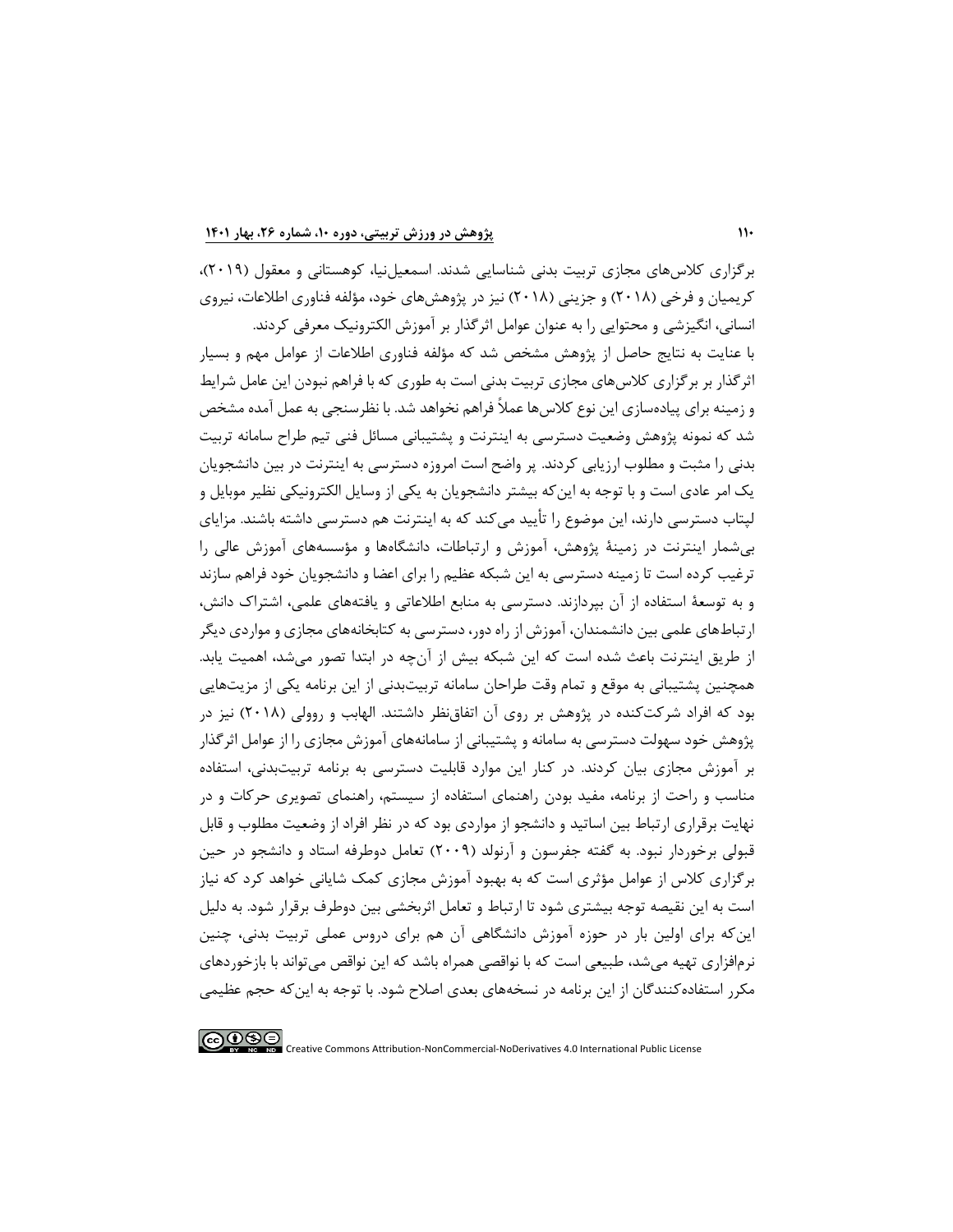از دانشجویان از این برنامه استفاده میکنند، نیاز است تا شرایطی فراهم شود تا بتواند این حجم از کاربر را حمایت کند. هر برنامه جدیدی که روانه بازار میشود، باید به صورت کامل راهنمای استفاده از برنامه را برای کاربران فراهم کند تا افراد بتوانند بدون کمترین مشکلی از این سیستم استفاده کنند. در نتیجه توجه به مؤلفه فناوری اطالعات و شاخصهای مرتبط به آن از سوی طراحان یک امر ضروری است و با توجه به پیشرفت روزافزون فناوری و تکنولوژی در کشور توجه مستمر به این مؤلفه یک ضرورت اساسی به شمار میرود تا پاسخگوی نیاز جامعه هدف که دانشجویان هستند، باشد.

در ادامه، نتایج پژوهش نشان داد که مؤلفه منابع انسانی نیز همانند مؤلفه فناوری اطالعات از وضعیت مطلوبی در برگزاری مجازی کالسهای عملی تربیت بدنی برخوردار است. الهابب و روولی )2018( اعالم کردند که ویژگیهای استاد و دانشجو از عوامل مؤثر بر اثربخشی آموزش مجازی است و نیاز است دو طرف به صورت کامل با سامانه مورد استفاده آشنایی کافی و الزم را داشته باشند. در بین شاخصهای مرتبط با مؤلفه منابع انسانی، میزان آشنایی با برنامه تربیتبدنی در وضعیت مطلوب قرار نگرفته است و این امر به واسطه جدید بودن بهکارگیری این نوع برنامه در کالسهای تربیت بدنی دانشجویان غیر تربیت بدنی در دانشگاههای کشور است. با طراحی راهنمای استفاده از برنامه و تهیه فیلمهای آموزشی راهنما میتوان این نقیصه را در رابطه با این برنامه جبران کرد. در سایر شاخصهای مربوط به مؤلفه منابع انسانی که شامل وضعیت آموزش حرکات از طریق اساتید به دانشجویان، میزان نظارت اساتید بر اجرای تمرینات و قابلیت آمادهسازی دانشجویان به منظور انجام حرکات ورزشی در برنامه هستند، وضعیت مطلوبی از سوی افراد گزارش شد. در کنار استفاده دانشجویان از این برنامه، الزم است که مدرسان نیز به این برنامه اشراف کامل داشته باشند تا با آموزشهای مناسب دانشجویان را در انجام هرچه بهتر حرکات یاری دهند. استفاده از برنامههای مکمل در جهت بهبود آموزش در کنار این برنامه نظیر برگزاری کالسهای آنالین که استاد نحوه انجام صحیح حرکات را نشان دهد، ارسال کلیپها و فیلمهای آموزشی کوتاه از نحوه انجام صحیح حرکات و در اختیار گذاشتن جزوات آموزشی از راهکارهایی است که میتواند در برگزاری هر چه بهتر این نوع کالسها به دانشجویان کمک شایانی بکند.

در ادامه نتایج تحقیق مشخص شد که مؤلفه محتوایی همانند سایر مؤلفه های شناسایی شده در وضعیت مناسب و مطلوبی قرار ندارد که نیاز به بررسی و واکاوی این مؤلفه برای بهبود اثربخشی این برنامه ضروری است. از بین مؤلفه های محتوایی، وضعیت برنامه تربیت بدنی از لحاظ نوع، کمیت و کیفیت تمرینات، وضعیت برنامه تربیت بدنی نسبت به رعایت استانداردهای ورزشی، محتوای برنامه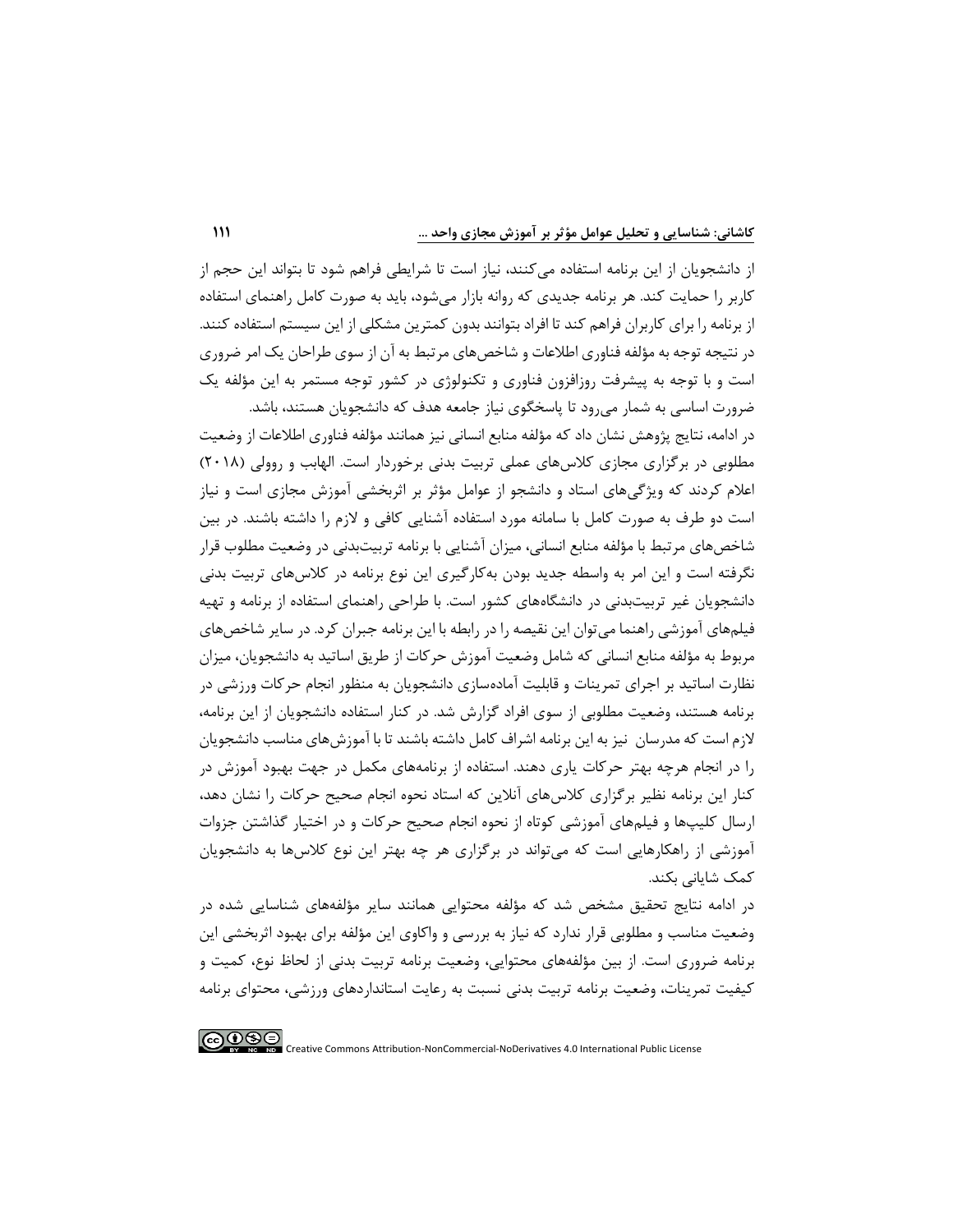با نظم و ترتیب و توالی منطقی، قابلیت انجام حرکات ورزشی برای دانشجویان در برنامه تربیت بدنی تناسب محتوای برنامه با اهداف درس و سرفصلهای آموزشی و رعایت فاصله زم انی 24 ساعت برای ثبت تمرینات در وضعیت مطلوبی قرار نداشته اند. الزم به ذکر است که اجرای هر برنامهای برای بار نخست با نواقص و مشکالتی همراه است. با توجه به شیوع ویروس کرونا و محدودیت زمان در طراحی این برنامه برای اجرای کلاسهای تربیت بدنی، وجود کاستیها و نواقصی در محتوا قابل پیش بینی بود؛ چرا که این برنامه برای اولین بار در سطح دانشگاهها به اجرا درآمده است و بازخوردی را از کاربران برای ایجاد تغییرات در محتوا دریافت نکرده است. مطمئناً با بازخوردها و پیشنهاداتی که از سوی دانشجویان و اساتید ارائه می شود می توان در نسخههای بعدی این برنامه، محتوای مناسبتری را مشاهده کرد که مورد قبول همگان باشد. بنابراین مسئولین امر در بخش تهیه محتوای آموزشی بایستی در جهت ارتقای سطح نرم افزار در بخش محتوا گام بردارند، تا بتوان در بستر فناوریهای نوین و اینترنت، امکان آموزش فراگیر و غیروابسته به جا و مکان را فراهم نمود.

مؤلفه انگیزشی، آخرین مؤلفه شناسایی شده در این پژوهش بود که با توجه به مقادیر به دست آمده در ناحیه بحرانی واقع نشده است و در شرایط فعلی و با توجه به آموزش های در حال اجرا، از وضعیت مناسبی برخوردار بود. با توجه به ماهیت واحد تربیت بدنی که برگزاری کالسها را به صورت حضوری میطلبد، قبول کردن برگزاری کالسها به صورت مجازی و انجام تمرینات در منزل کمی با مشکل مواجه شد. با توجه به اینکه در شرایط شیوع ویروس کرونا امکان برگزاری کالس ها به صورت حضوری وجود نداشت، با طراحی این اپلیکشین افراد ناچار بودند در فضای خانگی به انجام تمرینات بپردازند؛ به همین دلیل میزان پذیرش و مقبولیت آن توسط دانشجو، از نظر قابلیت اجرایی بودن آن در منزل، لذت بخش بودن برنامه و مفید و مؤثر بودن بازخورد مربیان بر تمرینات در وضعیت مطلوبی قرار نگرفته است. طراحان برنامه تربیت بدنی و مسئولین امر با با ایجاد فضایی مفرح و شاد برای دانشجویان، ارائه محتوا و آموزش های مطلوب که پیگیری استاد را هم به همراه داشته باشد باید دانشجویان را به اجرای تمرینات ورزشی در منزل ترغیب کنند.

با توجه به نتایج پژوهش و مطالبی که عنوان شد در نهایت میتوان نتیجه گرفت که در آینده از نظام آموزشی مجازی در اکثر دانشگاههای کشور می توان، بهره مند شد، در صورتی که عوامل تأثیرگذار بر این نظام آموزشی به دقت شناسایی و در نظر گرفته شوند. از جمله میتوان با تجهیز منابع و امکانات دانشگاههادر این خصوص در جهت رفع نواقص و برگزاری بهتر این نظام آموزشی گام مفیدی برداشت. برای بهرهگیری از نظام آموزش مجازی در کشور باید اقداماتی از قبیل توسعه فن آوری اطالعات،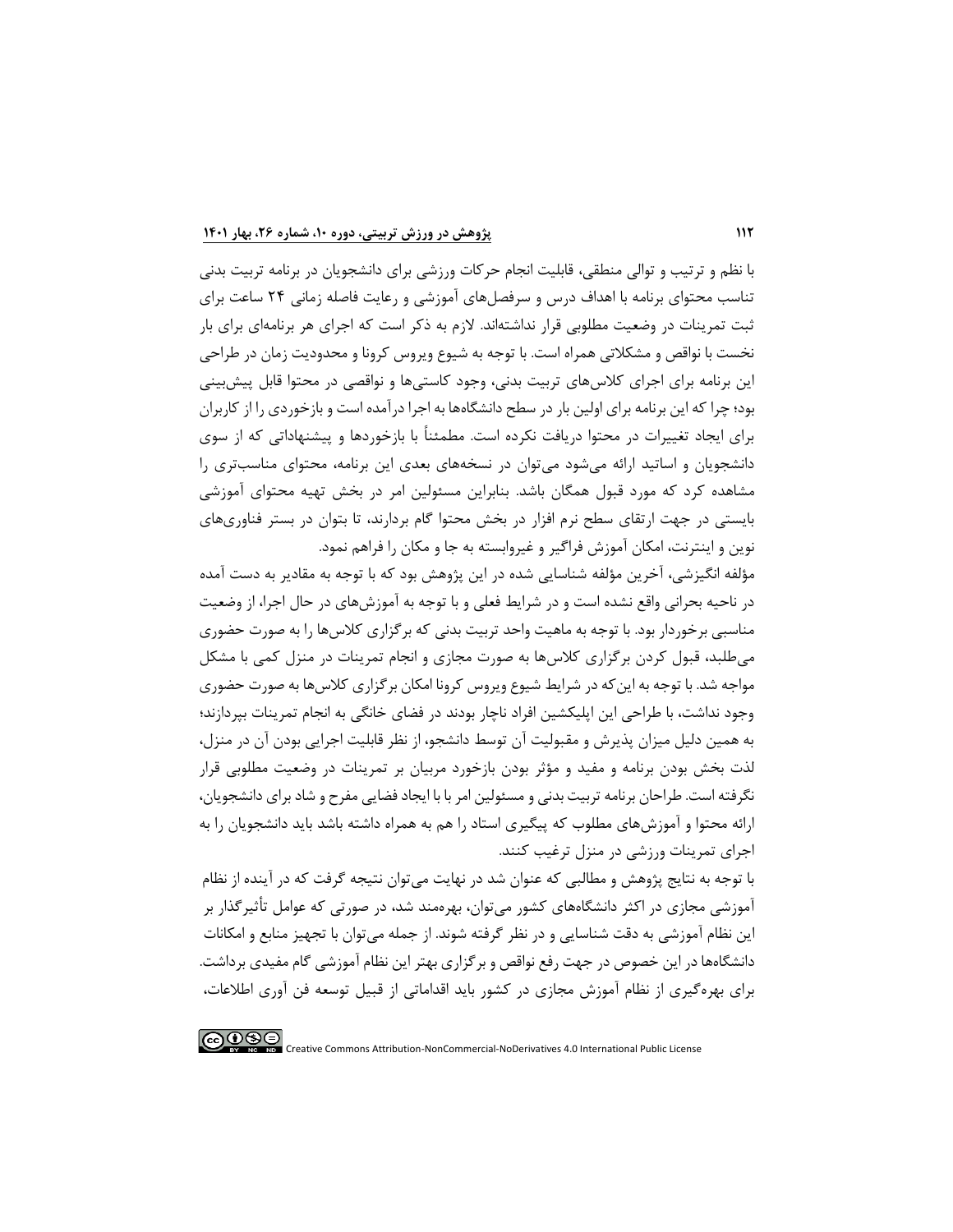فرهنگ سازی و ایجاد نگرش مثبت نسبت به این نوع نظام آموزشی، توسعه و استفاده از نیروی انسانی دارای صالحیت کافی برای نظام آموزشی مجازی و تحول در نظام برنامهریزی درسی در اولویت قرارگیرد. همچنین با عنایت به یافتههای تحقیق و به منظور ارتقای سطح کمی و کیفی برنامه تربیتبدنی و به روزرسانی آن، موارد زیر پیشنهاد میگردد:

- تهیه استانداردهای آموزشی درس تربیت بدنی بر اساس مصوبه وزارت علوم، تحقیقات و فناوری؛
- با توجه به اینکه بستن گوشی به بازو در حین تمرین کاری سخت و طاقتفرساست، متخصصین نرمافزار رایانه بایستی راهکار مناسبتری اتخاذ نمایند؛
- حرکات ورزشی مندرج در برنامه تربیت بدنی، متناسب با رشته ورزشی و آمادگی جسمانی دانشجویان برنامهریزی شود؛
- استفاده از نظرات کارشناسان و متخصصین علوم ورزشی در هنگام بهروزرسانی برنامه تربیت بدنی؛
	- به منظور جلوگیری از حوادث ناگوار، طراحی سیستم با نظارت مربیان مد نظر قرار گیرد.
		- فراهم نمودن امکانات ثبت و ضبط اطالعات ورزشی هر دانشجو؛
- برگزاری کالسهای توجیهی قبل و بعد از حرکات ورزشی به منظور مرتفع نمودن مشکالت و ایرادات دانشجویان؛
- فراهم نمودن امکاناتی جهت رفاه حال آن دسته از دانشجویانی که دارای آسیب و ناهنجاریهای خاصی هستند؛
	- امکان ویرایش بازخورد توسط مربیان در برنامه

### **تشکر و قدردانی**

در پایان به رسم ادب، جا دارد از ریاست محترم، معاونت آموزشی و پژوهشی، کارکنان آموزش و اساتید دانشکده علوم ورزشی دانشگاه فردوسی مشهد که در انجام پژوهش حاضر، مساعدت و همکاریهای الزم را داشتند، تشکر و سپاسگزاری نماییم.

### **منابع**

1. [Akaslan, D., Chong, L., Effie, L. \(2010\). E-Learning in the science of electricity in](https://citeseerx.ist.psu.edu/viewdoc/download?doi=10.1.1.367.287&rep=rep1&type=pdf)  [higher education in Turkey in terms of environment and energy.](https://citeseerx.ist.psu.edu/viewdoc/download?doi=10.1.1.367.287&rep=rep1&type=pdf) *Society: Health, Culture and the [Environment Conference](https://citeseerx.ist.psu.edu/viewdoc/download?doi=10.1.1.367.287&rep=rep1&type=pdf)*, 1(1): 1-10.

 $\bigodot \limits_{\scriptscriptstyle \mathbf{F}} \bigodot \limits_{\scriptscriptstyle \mathbf{F}} \bigodot \limits_{\scriptscriptstyle \mathbf{F}} \bigodot \limits_{\scriptscriptstyle \mathbf{F}} \ \bigodot$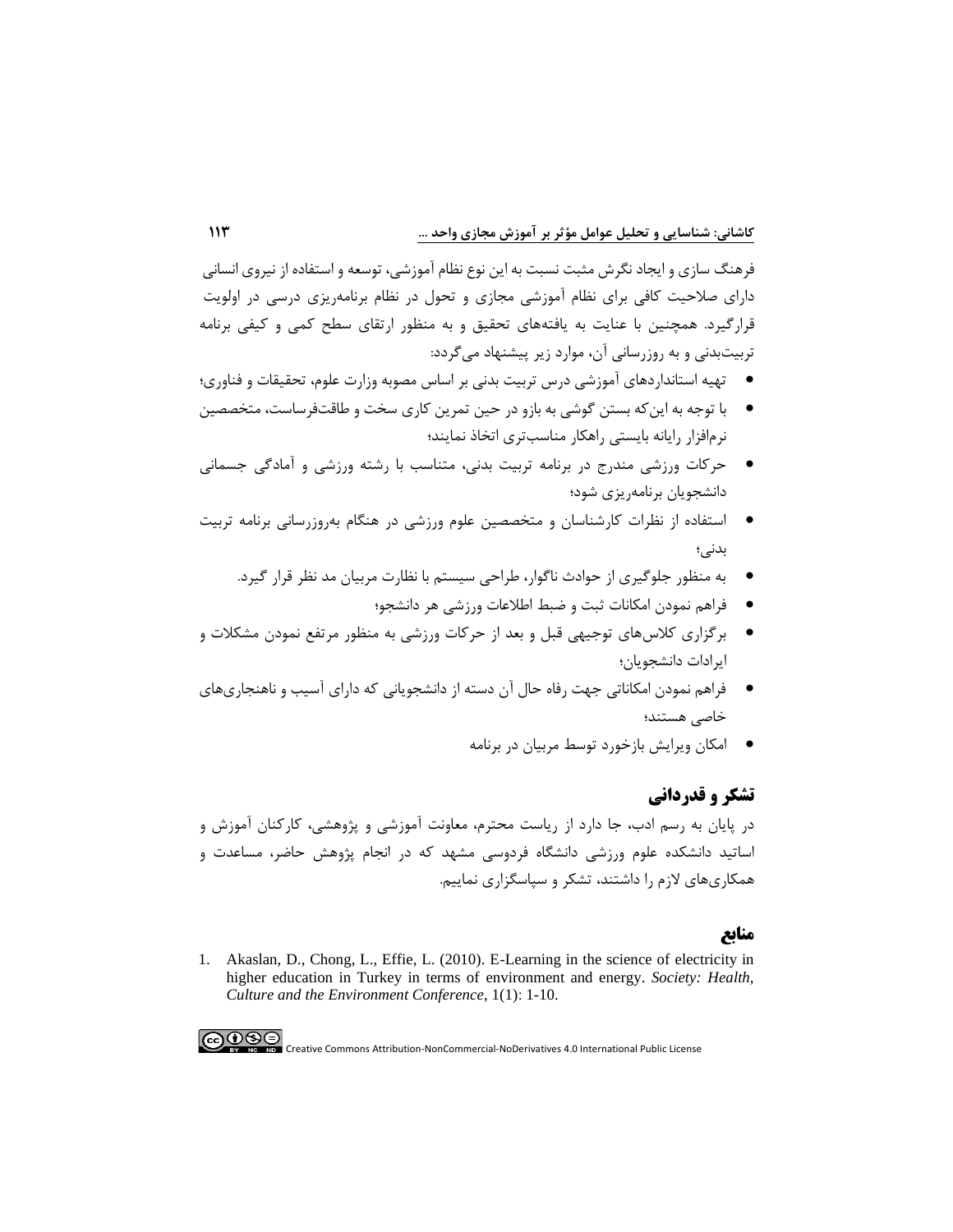**114 پژوهش در ورزش تربیتی، دوره ،10 شماره ،26 بهار 1401**

- 2. [Alhabeeb, A., & Rowley, J. \(2018\). E-learning critical success factors: Comparing](https://e-space.mmu.ac.uk/621397/1/RowleyCAE-D-18-00039.pdf)  [perspectives from academic staff and students.](https://e-space.mmu.ac.uk/621397/1/RowleyCAE-D-18-00039.pdf) *Computers & Education*, 127: 1-12.
- 3. [Andone, L., Sireteanu, N-A. \(2009\). Strategies for technology-based learning in](https://www.sid.ir/FileServer/JF/25613931702.pdf)  higher education. *[The FedUni Journal of Higher Education](https://www.sid.ir/FileServer/JF/25613931702.pdf)*, 4(1): 31- 42.
- 4. Asadollahi, E., Gholami Bidkhani, R., Jaghargh Mahian, A., & Yazdanian, M. (2020). *Research Methods in Physical Education and Sports.* Single Book Publications. First Edition. Mashhad. 493. (Persian)
- 5. Clark, J. T. (2020). *Distance education.* Academic Press In [Clinical Engineering](https://res.mdpi.com/d_attachment/education/education-10-00355/article_deploy/education-10-00355-v2.pdf)  [Handbook. 410-415.](https://res.mdpi.com/d_attachment/education/education-10-00355/article_deploy/education-10-00355-v2.pdf)
- 6. El-Masri M, Tarhini [A. \(2017\). Factors affecting the adoption of e-learning systems](https://www.jstor.org/stable/45018576?seq=1)  [in Qatar and USA: Extending the Unified Theory of Acceptance and Use of](https://www.jstor.org/stable/45018576?seq=1)  [Technology 2 \(UTAUT2\). Educational.](https://www.jstor.org/stable/45018576?seq=1) *Technology Research and Development*, [65\(3\): 743-763.](https://www.jstor.org/stable/45018576?seq=1)
- 7. [Engelbrecht, E. \(2005\). Adapting to changing expectations: Postgraduate students](https://www.academia.edu/14144737/Adapting_to_changing_expectations_Post_graduate_students_experience_of_an_e_learning_tax_program)  [experience of an e-learning Tax Program.](https://www.academia.edu/14144737/Adapting_to_changing_expectations_Post_graduate_students_experience_of_an_e_learning_tax_program) *Computers and Education*, 45(2): 217-229.
- 8. [Erge, Z. L., & Muilenburg, L.Y. \(2015\). Student barriers to online learning: A factor](https://www.researchgate.net/profile/Zane-Berge/publication/247662298_Student_Barriers_to_Online_Learning_A_Factor_Analytic_Study/links/0c96053bf0c6de217f000000/Student-Barriers-to-Online-Learning-A-Factor-Analytic-Study.pdf?origin=publication_detail)  [analytic study.](https://www.researchgate.net/profile/Zane-Berge/publication/247662298_Student_Barriers_to_Online_Learning_A_Factor_Analytic_Study/links/0c96053bf0c6de217f000000/Student-Barriers-to-Online-Learning-A-Factor-Analytic-Study.pdf?origin=publication_detail) *Distance Education*, 26(1) : 29-48.
- 9. [Esmaeilnia, M., Kouhestani, H., Maghul, A. \(2019\). Design and Validation of quality](https://www.sid.ir/FileServer/JF/4027213961505.pdf)  [improvement model of virtual learning in Farhangian University \(mixed method\).](https://www.sid.ir/FileServer/JF/4027213961505.pdf)  *[Technology of Education Journal](https://www.sid.ir/FileServer/JF/4027213961505.pdf)* (TEJ), 13(2): 561-580. (Persian)
- 10. [Fathi Vajargah, K., Hasan Pardakhtchi, M., Rabeeyi, M. \(2011\). Effectiveness](https://www.sid.ir/FileServer/JF/25613900401.pdf)  [Evaluation of Virtual Learning Courses in High Education System of Iran \(Case](https://www.sid.ir/FileServer/JF/25613900401.pdf) of Ferdowsi University). *[Information and Communication Technology in Educational](https://www.sid.ir/FileServer/JF/25613900401.pdf)  Sciences*, 1(4): [5-21. \(Persian\)](https://www.sid.ir/FileServer/JF/25613900401.pdf)
- 11. [Ghorbankhani, M., Salehi, K. \(2017\). Representation Challenges of Virtual Training](https://www.sid.ir/FileServer/JF/25613952606.pdf)  [in Iran's Higher Education System: A Study of Phenomenological Approach.](https://www.sid.ir/FileServer/JF/25613952606.pdf)  *[Information and Communication Technology in Educational Sciences](https://www.sid.ir/FileServer/JF/25613952606.pdf)*, 7(2(26)): 123- [148. \(Persian\)](https://www.sid.ir/FileServer/JF/25613952606.pdf)
- 12. [Glaeser, E. L., La Porta, R., Lopez-de-Silanes, F., & Shleifer, A. \(2004\). "Do](https://www.nber.org/system/files/working_papers/w10568/w10568.pdf)  institutions cause growth?". *[Journal of economic Growth](https://www.nber.org/system/files/working_papers/w10568/w10568.pdf)*, 9(3): 271-303.
- 13. [Jazini, A. \(2018\). Studying the Effect of E-Learning Courses of Universities and Non](https://www.sid.ir/FileServer/JF/4027213971606.pdf)[profit Institute on Knowledge Development.](https://www.sid.ir/FileServer/JF/4027213971606.pdf) *Iranian Society for Training and Development*, 5(16): [133-150. \(Persian\)](https://www.sid.ir/FileServer/JF/4027213971606.pdf)
- 14. [Jefferson, R. N, & Arnold, L. W. \(2009\). Effects of virtual education on academic](https://files.eric.ed.gov/fulltext/ED504959.pdf)  [culture perceived advantages and disadvantages.](https://files.eric.ed.gov/fulltext/ED504959.pdf) *US-China Education Review*, 6(3) : [61-](https://files.eric.ed.gov/fulltext/ED504959.pdf) 66.
- 15. [Karimian, Z., Farokhi, M. \(2018\). Eight Steps in the Development of Virtual](https://www.sid.ir/FileServer/JF/55613970203.pdf)  [Education in Educational Innovation Plan in Medical Sciences Universities, A review](https://www.sid.ir/FileServer/JF/55613970203.pdf)  of an experience. *Journal of Medicine and Cultivation*, 27(2): [101-112. \(Persian\)](https://www.sid.ir/FileServer/JF/55613970203.pdf)
- 16. [Kilgore, W. & Aras, B. \(2018\). Bot-Teachers in Hybrid Massive Open Online](https://ajet.org.au/index.php/AJET/article/download/3273/1477)  [Courses \(MOOCs\): A Post- Humanist Experience.](https://ajet.org.au/index.php/AJET/article/download/3273/1477) *Australasian Journal of [Educational Technology](https://ajet.org.au/index.php/AJET/article/download/3273/1477)*, 34(3): 39–59.

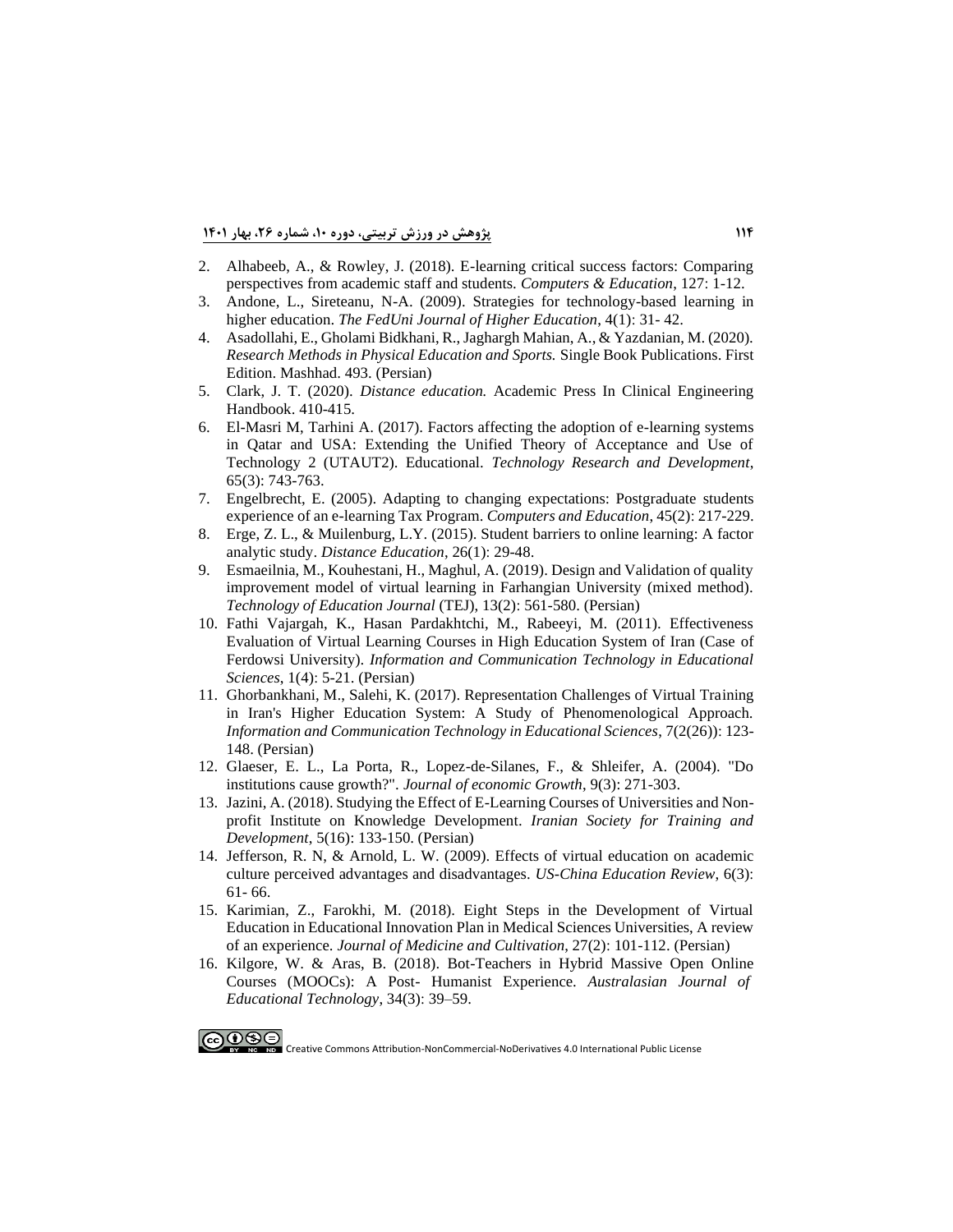- 17. [Kiyan, M. \(2014\). Virtual learning challenges, narrating what the virtual university is](https://www.sid.ir/FileServer/JF/3006013930302.pdf)  not taught. *Media*, 5(3): [11-22. \(Persian\)](https://www.sid.ir/FileServer/JF/3006013930302.pdf)
- 18. [Menati, H. \(2020\). Investigation of the effects of COVID-19 on the global economy .](https://www.sid.ir/FileServer/JF/100104398V0208) *Journal of Social Impact Assessment*, 1 (2): [163-181. \(Persian\)](https://www.sid.ir/FileServer/JF/100104398V0208)
- 19. [Miliszewska, L., & Rhema, A. \(2010\). Towards e-learning in higher education in](https://books.google.com/books?hl=en&lr=&id=fnz6NxSXzGcC&oi=fnd&pg=PA423&dq=18.%09Miliszewska,+L.,+%26+Rhema,+A.+(2010).+Towards+e-learning+in+higher+education+in+Libya.+Informing+science+and+Information+Technology,+7(1),+423-+437.&ots=mIfbZT_tSq&sig=rdOyTOxQVX21e1mFA0jDeNnzrSs#v=onepage&q&f=false)  Libya. *[Informing science and Information Technology](https://books.google.com/books?hl=en&lr=&id=fnz6NxSXzGcC&oi=fnd&pg=PA423&dq=18.%09Miliszewska,+L.,+%26+Rhema,+A.+(2010).+Towards+e-learning+in+higher+education+in+Libya.+Informing+science+and+Information+Technology,+7(1),+423-+437.&ots=mIfbZT_tSq&sig=rdOyTOxQVX21e1mFA0jDeNnzrSs#v=onepage&q&f=false)*, 7(1): 423- 437.
- 20. [Mohammadkhani, K., Mohammad Davoudi, A., Jalali, A. \(2014\). Evaluating Factors](http://ictedu.iausari.ac.ir/article_641876_6d8c906b53c1070d77640fd23ca08d27.pdf?lang=en)  [Influencing Success of Virtual Education in Research Institute of Petroleum](http://ictedu.iausari.ac.ir/article_641876_6d8c906b53c1070d77640fd23ca08d27.pdf?lang=en) Industry. *[Information and Communication Technology in Educational Sciences](http://ictedu.iausari.ac.ir/article_641876_6d8c906b53c1070d77640fd23ca08d27.pdf?lang=en)*, 5(17) : 143- [162. \(Persian\)](http://ictedu.iausari.ac.ir/article_641876_6d8c906b53c1070d77640fd23ca08d27.pdf?lang=en)
- 21. [Nneka Eke, H. \(2011\). Modeling LIS students' intention to adopt e-learning: A case](https://core.ac.uk/download/pdf/188061499.pdf)  [from University of Nigeria Nsukka. Nigeria: Library Philosophy and](https://core.ac.uk/download/pdf/188061499.pdf) Practice.
- 22. Norozi Koohdasht, R., Mohammad Davoudi, A. H., & Jafari, P. (2013). Quality of educational services in different schools of sciences & Research University from the students' viewpoints. The 1st National Virtual Conference: Rahavarane Amoozesh. (Persian).
- 23. [Pandya, K., & Gor, K. \(2011\). Knowledge management: A success key for higher](https://papers.ssrn.com/sol3/papers.cfm?abstract_id=1788886)  [education. Fed Uni Journal of Higher Education, 5\(1\): 16-](https://papers.ssrn.com/sol3/papers.cfm?abstract_id=1788886) 23.
- 24. [Puri, G. \(2012\). "Critical Success Factors In E-Learning –](https://d1wqtxts1xzle7.cloudfront.net/36574912/ZIJMR_VOL_2_ISSUE_1_JAN_2012_COMPLETE.pdf?1423508035=&response-content-disposition=inline%3B+filename%3DPricing_behaviour.pdf&Expires=1614593174&Signature=TOqmEQn7U7Ii8lLb5rBJN423kU4GiDX5h1-V0xPlcg3mN5dq7GLFCJcQLmh5geBOAL87qA47TyHxirK91j5D0qov1PdaYc9KFUBiJ3ZBhcR-oo2SOC3mNR~MaqLh7G9Hy8jN5TEWuzUr~KJzA9PO32cpRJ6iDgOPWamq23hU-f0Z8vionISvPweEq-kdYNUcwYIA-8CqTI-uvyuznXnRiSkBdp9nh1PmrkD~noUCwBpTaabyiCTsNo9ljf8KBOgsXEj6hSlg3~lRCtjh9Hs7HUHb3wcoDUuU8CsruX~alkEDBcOh~euqxEsIA51XpiFgY2Ne8-5qsnt9aa~xgxvaUg__&Key-Pair-Id=APKAJLOHF5GGSLRBV4ZA) An Empirical Study". [International Journal of Multidisciplinary Research, 2\(1\):](https://d1wqtxts1xzle7.cloudfront.net/36574912/ZIJMR_VOL_2_ISSUE_1_JAN_2012_COMPLETE.pdf?1423508035=&response-content-disposition=inline%3B+filename%3DPricing_behaviour.pdf&Expires=1614593174&Signature=TOqmEQn7U7Ii8lLb5rBJN423kU4GiDX5h1-V0xPlcg3mN5dq7GLFCJcQLmh5geBOAL87qA47TyHxirK91j5D0qov1PdaYc9KFUBiJ3ZBhcR-oo2SOC3mNR~MaqLh7G9Hy8jN5TEWuzUr~KJzA9PO32cpRJ6iDgOPWamq23hU-f0Z8vionISvPweEq-kdYNUcwYIA-8CqTI-uvyuznXnRiSkBdp9nh1PmrkD~noUCwBpTaabyiCTsNo9ljf8KBOgsXEj6hSlg3~lRCtjh9Hs7HUHb3wcoDUuU8CsruX~alkEDBcOh~euqxEsIA51XpiFgY2Ne8-5qsnt9aa~xgxvaUg__&Key-Pair-Id=APKAJLOHF5GGSLRBV4ZA) 149 – 161.
- 25. [Rodrigues, M. W., Isotani, S., & Zarate, L. E. \(2018\). Educational Data Mining: A](https://www.researchgate.net/profile/Marcos-Rodrigues-16/publication/325024509_Educational_Data_Mining_A_review_of_evaluation_process_in_the_e-learning/links/5bcb15c9a6fdcc03c7974b5e/Educational-Data-Mining-A-review-of-evaluation-process-in-the-e-learning.pdf)  [review of evaluation process in the e-learning.](https://www.researchgate.net/profile/Marcos-Rodrigues-16/publication/325024509_Educational_Data_Mining_A_review_of_evaluation_process_in_the_e-learning/links/5bcb15c9a6fdcc03c7974b5e/Educational-Data-Mining-A-review-of-evaluation-process-in-the-e-learning.pdf) *Telematics and Informatics*, 35(6) : [1701-1717.](https://www.researchgate.net/profile/Marcos-Rodrigues-16/publication/325024509_Educational_Data_Mining_A_review_of_evaluation_process_in_the_e-learning/links/5bcb15c9a6fdcc03c7974b5e/Educational-Data-Mining-A-review-of-evaluation-process-in-the-e-learning.pdf)
- 26. [Salimi, M., Moslehi, L. \(2016\). Identifying the Components and Indicators of](http://ensani.ir/file/download/article/20161109141659-10002-48.pdf)  [Evaluating General Physical Education Teachers.](http://ensani.ir/file/download/article/20161109141659-10002-48.pdf) *Research on Educational Sport*, 4(10): [17-34.](http://ensani.ir/file/download/article/20161109141659-10002-48.pdf)
- 27. Toresdahl, B. G., & Asif, I. [M. \(2020\). Coronavirus disease 2019 \(COVID-19\):](file:///C:/Users/Kashani/AppData/Local/Temp/1.%09Toresdahl,%20Brett%20G.,%20and%20Irfan%20M.%20Asif.%20%22Coronavirus%20disease%202019%20(COVID-19):%20considerations%20for%20the%20competitive%20athlete.%22%20(2020):%20221-224)  [considerations for the competitive athlete.](file:///C:/Users/Kashani/AppData/Local/Temp/1.%09Toresdahl,%20Brett%20G.,%20and%20Irfan%20M.%20Asif.%20%22Coronavirus%20disease%202019%20(COVID-19):%20considerations%20for%20the%20competitive%20athlete.%22%20(2020):%20221-224) *Sports health*, *12*(3): 221-224.
- 28. Wu, Y.-C., Chen, C.-S., & Chan, Y.-J. [\(2020\). Outbreak of COVID-19: An overview.](file:///C:/Users/Kashani/AppData/Local/Temp/29.%09Wu,%20Y.-C.,,%20Chen,%20C.-S.,%20&%20Chan,%20Y.-J..%20(2020).%20Outbreak%20of%20COVID-19:%20An%20overview.%20Journal%20of%20the%20Chinese%20Medical%20Association.%2083(3),%20217-220)  *Journal [of the Chinese Medical Association](file:///C:/Users/Kashani/AppData/Local/Temp/29.%09Wu,%20Y.-C.,,%20Chen,%20C.-S.,%20&%20Chan,%20Y.-J..%20(2020).%20Outbreak%20of%20COVID-19:%20An%20overview.%20Journal%20of%20the%20Chinese%20Medical%20Association.%2083(3),%20217-220)*. 83(3): 217-220.
- 29. [Zameer, A. \(2010\). Virtual education system \(current myth & future reality in](https://www.sid.ir/FileServer/JF/25613952606.pdf)  Pakistan. *Informing [Science and Information Technology](https://www.sid.ir/FileServer/JF/25613952606.pdf)*, 7(1): 1- 8.

ெ⊕ை